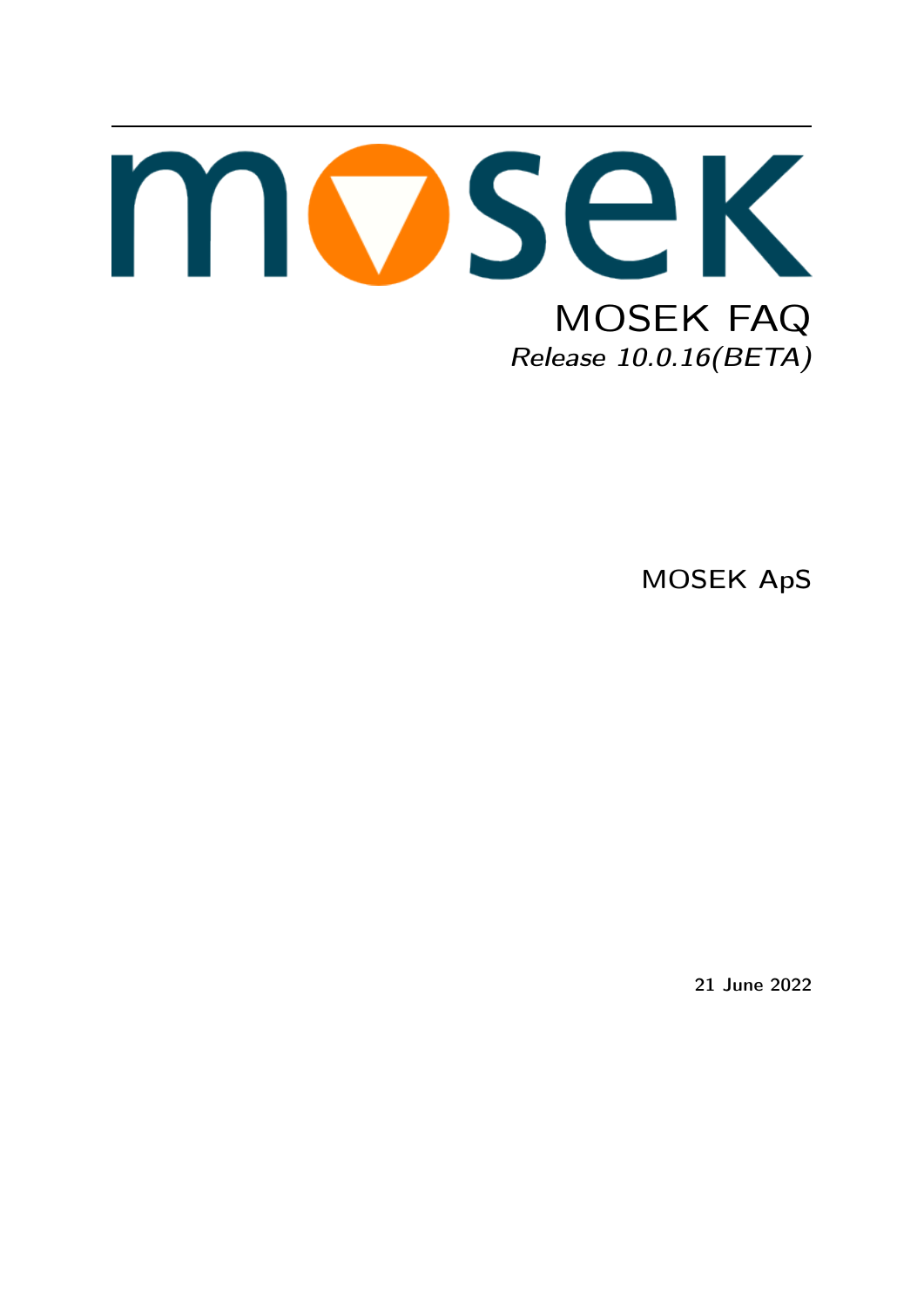# **Contents**

| 1.1<br>1.2<br>1.2.1<br>1.2.2<br>1.2.3<br>1.2.4<br>1.2.5<br>1.2.6<br>1.2.7<br>1.2.8<br>1.2.9<br>1.3<br>$1.4\,$<br>When using the Python interface I get a RuntimeWarning: Item size computed from the<br>1.5<br>1.6<br>Python AttributeError: Task object has no attribute Taskobj<br>1.7<br>1.8<br>Can MOSEK run on virtualized server such as VmWare server?<br>1.9<br>1.10<br>1.11<br>1.12<br>$\overline{2}$<br>Installation and configuration<br>On Mac OS I get errors about missing libmosek $64.8.1$ .dylib or similar files.<br>2.1<br>Errors running the install script on Mac OS: missing otool. $\dots \dots \dots \dots \dots \dots$<br>2.2<br>2.3<br>Security exceptions in Mac OS 10.15 (Catalina) $\dots \dots \dots \dots \dots \dots \dots \dots$<br>In MATLAB on Windows I get Invalid MEX-file mosekopt.mexw64: The specified<br>2.4<br>2.5<br>2.6<br>2.7<br>2.8<br>2.9<br><b>Modeling Issues</b><br>3<br>3.1<br>MOSEK is not solving my quadratic optimization problem fast enough. What should I do? 13<br>3.2<br>Can MOSEK handle SOS (or SOS2) sets in mixed integer optimization? $\dots \dots$<br>$3.3\,$<br>$3.4\,$<br>Why does MOSEK not report a dual solution when I have solved a mixed integer problem?<br>$3.5\,$<br>Can I get the solution MOSEK produce in every iteration of the optimizer? $\dots \dots$<br>$3.6\,$<br>Can the MOSEK interior-point optimizers be hot-started? $\ldots \ldots \ldots \ldots \ldots$<br>3.7<br>3.8<br>Why do not I get a good speedup when using multiple threads? $\dots \dots \dots \dots \dots$ | $\mathbf{1}$ |     | <b>Technical Issues</b>                                                                   | $\mathbf{1}$     |  |  |  |
|----------------------------------------------------------------------------------------------------------------------------------------------------------------------------------------------------------------------------------------------------------------------------------------------------------------------------------------------------------------------------------------------------------------------------------------------------------------------------------------------------------------------------------------------------------------------------------------------------------------------------------------------------------------------------------------------------------------------------------------------------------------------------------------------------------------------------------------------------------------------------------------------------------------------------------------------------------------------------------------------------------------------------------------------------------------------------------------------------------------------------------------------------------------------------------------------------------------------------------------------------------------------------------------------------------------------------------------------------------------------------------------------------------------------------------------------------------------------------------------------------------------------------------------------------------------------|--------------|-----|-------------------------------------------------------------------------------------------|------------------|--|--|--|
|                                                                                                                                                                                                                                                                                                                                                                                                                                                                                                                                                                                                                                                                                                                                                                                                                                                                                                                                                                                                                                                                                                                                                                                                                                                                                                                                                                                                                                                                                                                                                                      |              |     | How do I dump the problem to a file to attach with my support question? $\dots \dots$     | $\mathbf{1}$     |  |  |  |
|                                                                                                                                                                                                                                                                                                                                                                                                                                                                                                                                                                                                                                                                                                                                                                                                                                                                                                                                                                                                                                                                                                                                                                                                                                                                                                                                                                                                                                                                                                                                                                      |              |     | I am using a third-party interface to MOSEK. How do I set solver parameters and other     |                  |  |  |  |
|                                                                                                                                                                                                                                                                                                                                                                                                                                                                                                                                                                                                                                                                                                                                                                                                                                                                                                                                                                                                                                                                                                                                                                                                                                                                                                                                                                                                                                                                                                                                                                      |              |     |                                                                                           | $\sqrt{3}$       |  |  |  |
|                                                                                                                                                                                                                                                                                                                                                                                                                                                                                                                                                                                                                                                                                                                                                                                                                                                                                                                                                                                                                                                                                                                                                                                                                                                                                                                                                                                                                                                                                                                                                                      |              |     |                                                                                           | $\boldsymbol{3}$ |  |  |  |
|                                                                                                                                                                                                                                                                                                                                                                                                                                                                                                                                                                                                                                                                                                                                                                                                                                                                                                                                                                                                                                                                                                                                                                                                                                                                                                                                                                                                                                                                                                                                                                      |              |     |                                                                                           | $\sqrt{3}$       |  |  |  |
|                                                                                                                                                                                                                                                                                                                                                                                                                                                                                                                                                                                                                                                                                                                                                                                                                                                                                                                                                                                                                                                                                                                                                                                                                                                                                                                                                                                                                                                                                                                                                                      |              |     |                                                                                           | $\overline{4}$   |  |  |  |
|                                                                                                                                                                                                                                                                                                                                                                                                                                                                                                                                                                                                                                                                                                                                                                                                                                                                                                                                                                                                                                                                                                                                                                                                                                                                                                                                                                                                                                                                                                                                                                      |              |     |                                                                                           | $\overline{4}$   |  |  |  |
|                                                                                                                                                                                                                                                                                                                                                                                                                                                                                                                                                                                                                                                                                                                                                                                                                                                                                                                                                                                                                                                                                                                                                                                                                                                                                                                                                                                                                                                                                                                                                                      |              |     |                                                                                           | $\overline{5}$   |  |  |  |
|                                                                                                                                                                                                                                                                                                                                                                                                                                                                                                                                                                                                                                                                                                                                                                                                                                                                                                                                                                                                                                                                                                                                                                                                                                                                                                                                                                                                                                                                                                                                                                      |              |     |                                                                                           | $\bf 5$          |  |  |  |
|                                                                                                                                                                                                                                                                                                                                                                                                                                                                                                                                                                                                                                                                                                                                                                                                                                                                                                                                                                                                                                                                                                                                                                                                                                                                                                                                                                                                                                                                                                                                                                      |              |     |                                                                                           | $6\phantom{.}6$  |  |  |  |
|                                                                                                                                                                                                                                                                                                                                                                                                                                                                                                                                                                                                                                                                                                                                                                                                                                                                                                                                                                                                                                                                                                                                                                                                                                                                                                                                                                                                                                                                                                                                                                      |              |     |                                                                                           | $6\phantom{.}6$  |  |  |  |
|                                                                                                                                                                                                                                                                                                                                                                                                                                                                                                                                                                                                                                                                                                                                                                                                                                                                                                                                                                                                                                                                                                                                                                                                                                                                                                                                                                                                                                                                                                                                                                      |              |     |                                                                                           | $\,6\,$          |  |  |  |
|                                                                                                                                                                                                                                                                                                                                                                                                                                                                                                                                                                                                                                                                                                                                                                                                                                                                                                                                                                                                                                                                                                                                                                                                                                                                                                                                                                                                                                                                                                                                                                      |              |     |                                                                                           | $\bf 7$          |  |  |  |
|                                                                                                                                                                                                                                                                                                                                                                                                                                                                                                                                                                                                                                                                                                                                                                                                                                                                                                                                                                                                                                                                                                                                                                                                                                                                                                                                                                                                                                                                                                                                                                      |              |     |                                                                                           | $\overline{7}$   |  |  |  |
|                                                                                                                                                                                                                                                                                                                                                                                                                                                                                                                                                                                                                                                                                                                                                                                                                                                                                                                                                                                                                                                                                                                                                                                                                                                                                                                                                                                                                                                                                                                                                                      |              |     |                                                                                           |                  |  |  |  |
|                                                                                                                                                                                                                                                                                                                                                                                                                                                                                                                                                                                                                                                                                                                                                                                                                                                                                                                                                                                                                                                                                                                                                                                                                                                                                                                                                                                                                                                                                                                                                                      |              |     |                                                                                           | $\overline{7}$   |  |  |  |
|                                                                                                                                                                                                                                                                                                                                                                                                                                                                                                                                                                                                                                                                                                                                                                                                                                                                                                                                                                                                                                                                                                                                                                                                                                                                                                                                                                                                                                                                                                                                                                      |              |     | The Python API or Python Fusion API will not accept a numpy array, only a list. $\dots$ . | $\,8\,$          |  |  |  |
|                                                                                                                                                                                                                                                                                                                                                                                                                                                                                                                                                                                                                                                                                                                                                                                                                                                                                                                                                                                                                                                                                                                                                                                                                                                                                                                                                                                                                                                                                                                                                                      |              |     |                                                                                           | 8                |  |  |  |
|                                                                                                                                                                                                                                                                                                                                                                                                                                                                                                                                                                                                                                                                                                                                                                                                                                                                                                                                                                                                                                                                                                                                                                                                                                                                                                                                                                                                                                                                                                                                                                      |              |     |                                                                                           | 8                |  |  |  |
|                                                                                                                                                                                                                                                                                                                                                                                                                                                                                                                                                                                                                                                                                                                                                                                                                                                                                                                                                                                                                                                                                                                                                                                                                                                                                                                                                                                                                                                                                                                                                                      |              |     |                                                                                           | 8                |  |  |  |
|                                                                                                                                                                                                                                                                                                                                                                                                                                                                                                                                                                                                                                                                                                                                                                                                                                                                                                                                                                                                                                                                                                                                                                                                                                                                                                                                                                                                                                                                                                                                                                      |              |     |                                                                                           | 8                |  |  |  |
|                                                                                                                                                                                                                                                                                                                                                                                                                                                                                                                                                                                                                                                                                                                                                                                                                                                                                                                                                                                                                                                                                                                                                                                                                                                                                                                                                                                                                                                                                                                                                                      |              |     |                                                                                           | $8\,$            |  |  |  |
|                                                                                                                                                                                                                                                                                                                                                                                                                                                                                                                                                                                                                                                                                                                                                                                                                                                                                                                                                                                                                                                                                                                                                                                                                                                                                                                                                                                                                                                                                                                                                                      |              |     |                                                                                           | 9                |  |  |  |
|                                                                                                                                                                                                                                                                                                                                                                                                                                                                                                                                                                                                                                                                                                                                                                                                                                                                                                                                                                                                                                                                                                                                                                                                                                                                                                                                                                                                                                                                                                                                                                      |              |     |                                                                                           | 10               |  |  |  |
|                                                                                                                                                                                                                                                                                                                                                                                                                                                                                                                                                                                                                                                                                                                                                                                                                                                                                                                                                                                                                                                                                                                                                                                                                                                                                                                                                                                                                                                                                                                                                                      |              |     |                                                                                           | 10               |  |  |  |
|                                                                                                                                                                                                                                                                                                                                                                                                                                                                                                                                                                                                                                                                                                                                                                                                                                                                                                                                                                                                                                                                                                                                                                                                                                                                                                                                                                                                                                                                                                                                                                      |              |     |                                                                                           | 10               |  |  |  |
|                                                                                                                                                                                                                                                                                                                                                                                                                                                                                                                                                                                                                                                                                                                                                                                                                                                                                                                                                                                                                                                                                                                                                                                                                                                                                                                                                                                                                                                                                                                                                                      |              |     |                                                                                           | 10               |  |  |  |
|                                                                                                                                                                                                                                                                                                                                                                                                                                                                                                                                                                                                                                                                                                                                                                                                                                                                                                                                                                                                                                                                                                                                                                                                                                                                                                                                                                                                                                                                                                                                                                      |              |     |                                                                                           |                  |  |  |  |
|                                                                                                                                                                                                                                                                                                                                                                                                                                                                                                                                                                                                                                                                                                                                                                                                                                                                                                                                                                                                                                                                                                                                                                                                                                                                                                                                                                                                                                                                                                                                                                      |              |     |                                                                                           | 11               |  |  |  |
|                                                                                                                                                                                                                                                                                                                                                                                                                                                                                                                                                                                                                                                                                                                                                                                                                                                                                                                                                                                                                                                                                                                                                                                                                                                                                                                                                                                                                                                                                                                                                                      |              |     | I cannot link a $C_{++}$ Fusion application on Windows: error LNK2038                     | 11               |  |  |  |
|                                                                                                                                                                                                                                                                                                                                                                                                                                                                                                                                                                                                                                                                                                                                                                                                                                                                                                                                                                                                                                                                                                                                                                                                                                                                                                                                                                                                                                                                                                                                                                      |              |     |                                                                                           | 11               |  |  |  |
|                                                                                                                                                                                                                                                                                                                                                                                                                                                                                                                                                                                                                                                                                                                                                                                                                                                                                                                                                                                                                                                                                                                                                                                                                                                                                                                                                                                                                                                                                                                                                                      |              |     |                                                                                           | 11               |  |  |  |
|                                                                                                                                                                                                                                                                                                                                                                                                                                                                                                                                                                                                                                                                                                                                                                                                                                                                                                                                                                                                                                                                                                                                                                                                                                                                                                                                                                                                                                                                                                                                                                      |              |     |                                                                                           | 11               |  |  |  |
|                                                                                                                                                                                                                                                                                                                                                                                                                                                                                                                                                                                                                                                                                                                                                                                                                                                                                                                                                                                                                                                                                                                                                                                                                                                                                                                                                                                                                                                                                                                                                                      |              |     | Rmosek: "Error in mosek(prob, opts) : Unknown exported object to be built"                | 12               |  |  |  |
|                                                                                                                                                                                                                                                                                                                                                                                                                                                                                                                                                                                                                                                                                                                                                                                                                                                                                                                                                                                                                                                                                                                                                                                                                                                                                                                                                                                                                                                                                                                                                                      |              |     |                                                                                           | 13               |  |  |  |
|                                                                                                                                                                                                                                                                                                                                                                                                                                                                                                                                                                                                                                                                                                                                                                                                                                                                                                                                                                                                                                                                                                                                                                                                                                                                                                                                                                                                                                                                                                                                                                      |              |     |                                                                                           |                  |  |  |  |
|                                                                                                                                                                                                                                                                                                                                                                                                                                                                                                                                                                                                                                                                                                                                                                                                                                                                                                                                                                                                                                                                                                                                                                                                                                                                                                                                                                                                                                                                                                                                                                      |              |     |                                                                                           | 13               |  |  |  |
|                                                                                                                                                                                                                                                                                                                                                                                                                                                                                                                                                                                                                                                                                                                                                                                                                                                                                                                                                                                                                                                                                                                                                                                                                                                                                                                                                                                                                                                                                                                                                                      |              |     |                                                                                           | 13               |  |  |  |
|                                                                                                                                                                                                                                                                                                                                                                                                                                                                                                                                                                                                                                                                                                                                                                                                                                                                                                                                                                                                                                                                                                                                                                                                                                                                                                                                                                                                                                                                                                                                                                      |              |     |                                                                                           | 13               |  |  |  |
|                                                                                                                                                                                                                                                                                                                                                                                                                                                                                                                                                                                                                                                                                                                                                                                                                                                                                                                                                                                                                                                                                                                                                                                                                                                                                                                                                                                                                                                                                                                                                                      |              |     |                                                                                           | 13               |  |  |  |
|                                                                                                                                                                                                                                                                                                                                                                                                                                                                                                                                                                                                                                                                                                                                                                                                                                                                                                                                                                                                                                                                                                                                                                                                                                                                                                                                                                                                                                                                                                                                                                      |              |     |                                                                                           | 14               |  |  |  |
|                                                                                                                                                                                                                                                                                                                                                                                                                                                                                                                                                                                                                                                                                                                                                                                                                                                                                                                                                                                                                                                                                                                                                                                                                                                                                                                                                                                                                                                                                                                                                                      |              |     |                                                                                           | 14               |  |  |  |
|                                                                                                                                                                                                                                                                                                                                                                                                                                                                                                                                                                                                                                                                                                                                                                                                                                                                                                                                                                                                                                                                                                                                                                                                                                                                                                                                                                                                                                                                                                                                                                      |              |     |                                                                                           | 14               |  |  |  |
|                                                                                                                                                                                                                                                                                                                                                                                                                                                                                                                                                                                                                                                                                                                                                                                                                                                                                                                                                                                                                                                                                                                                                                                                                                                                                                                                                                                                                                                                                                                                                                      |              | 3.9 | Why does MOSEK give slightly different answers on different machines/ $OS/\ldots$ ?       | 14               |  |  |  |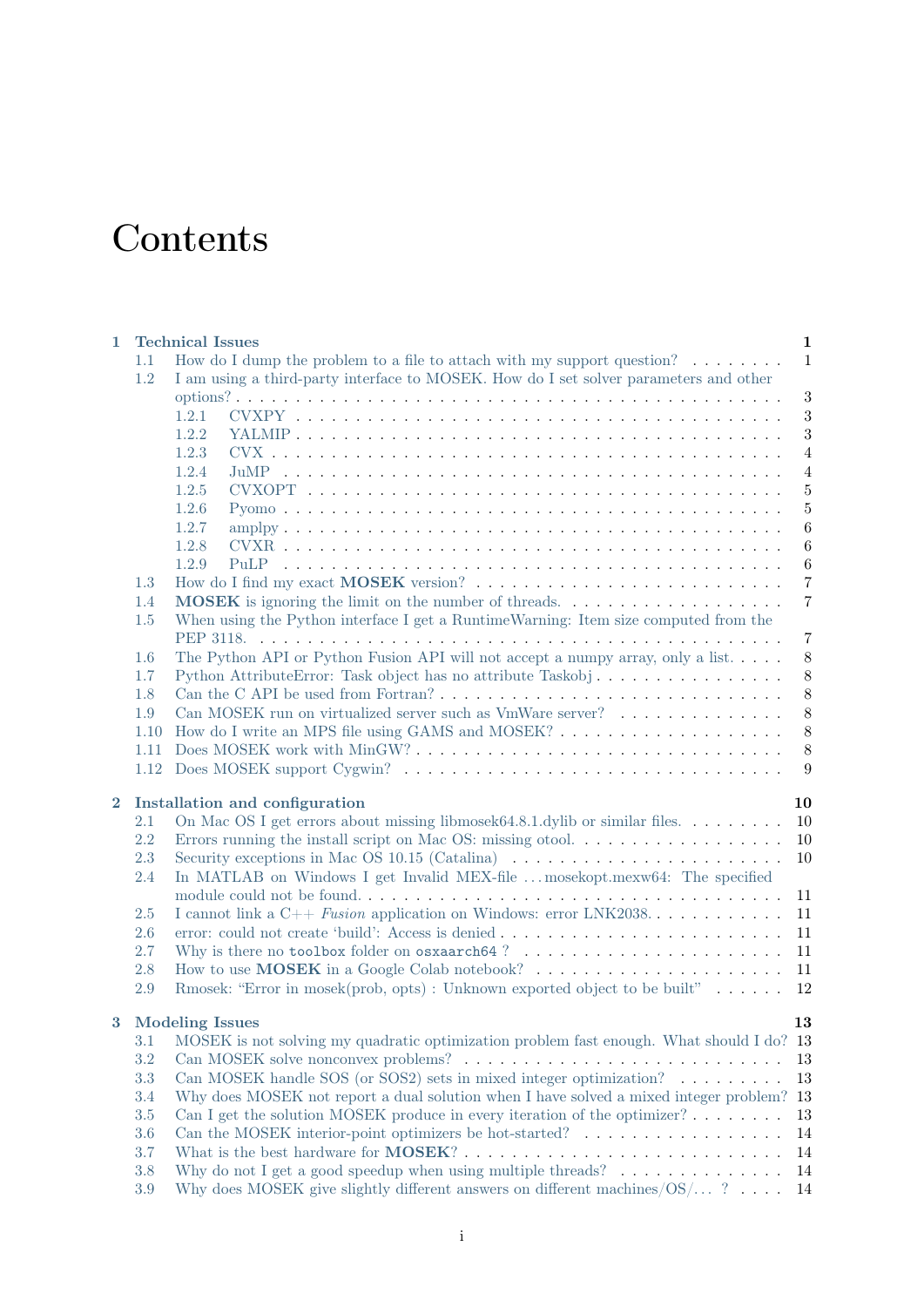| 3.11<br>3.12<br>3.13 | Is the simplex optimizer in MOSEK parallelized? $\dots \dots \dots \dots \dots \dots \dots \dots \dots$<br>Is the mixed integer optimizer parallelized in MOSEK? $\dots \dots \dots \dots \dots \dots \dots$ | -15<br>15<br>15                                                                                                                                                                                                                                                                                                                                                                                                                                                                                                                                                                                                                                                                                                                                                                                                                                                                                                                                                                                                                                      |  |  |
|----------------------|--------------------------------------------------------------------------------------------------------------------------------------------------------------------------------------------------------------|------------------------------------------------------------------------------------------------------------------------------------------------------------------------------------------------------------------------------------------------------------------------------------------------------------------------------------------------------------------------------------------------------------------------------------------------------------------------------------------------------------------------------------------------------------------------------------------------------------------------------------------------------------------------------------------------------------------------------------------------------------------------------------------------------------------------------------------------------------------------------------------------------------------------------------------------------------------------------------------------------------------------------------------------------|--|--|
|                      |                                                                                                                                                                                                              | 16                                                                                                                                                                                                                                                                                                                                                                                                                                                                                                                                                                                                                                                                                                                                                                                                                                                                                                                                                                                                                                                   |  |  |
| 4.1                  | I have a problem setting up a floating license server                                                                                                                                                        | 16                                                                                                                                                                                                                                                                                                                                                                                                                                                                                                                                                                                                                                                                                                                                                                                                                                                                                                                                                                                                                                                   |  |  |
| 4.2<br>4.3           | My license file says VER=8.0. Can I use version 8.1? $\dots \dots \dots \dots \dots \dots \dots \dots$<br>The Optimization Toolbox for Matlab says license has expired although I downloaded a               | 16                                                                                                                                                                                                                                                                                                                                                                                                                                                                                                                                                                                                                                                                                                                                                                                                                                                                                                                                                                                                                                                   |  |  |
|                      |                                                                                                                                                                                                              | 16                                                                                                                                                                                                                                                                                                                                                                                                                                                                                                                                                                                                                                                                                                                                                                                                                                                                                                                                                                                                                                                   |  |  |
| 4.4                  |                                                                                                                                                                                                              | 16                                                                                                                                                                                                                                                                                                                                                                                                                                                                                                                                                                                                                                                                                                                                                                                                                                                                                                                                                                                                                                                   |  |  |
|                      |                                                                                                                                                                                                              | 16                                                                                                                                                                                                                                                                                                                                                                                                                                                                                                                                                                                                                                                                                                                                                                                                                                                                                                                                                                                                                                                   |  |  |
|                      |                                                                                                                                                                                                              |                                                                                                                                                                                                                                                                                                                                                                                                                                                                                                                                                                                                                                                                                                                                                                                                                                                                                                                                                                                                                                                      |  |  |
|                      |                                                                                                                                                                                                              | 16                                                                                                                                                                                                                                                                                                                                                                                                                                                                                                                                                                                                                                                                                                                                                                                                                                                                                                                                                                                                                                                   |  |  |
|                      |                                                                                                                                                                                                              | 17                                                                                                                                                                                                                                                                                                                                                                                                                                                                                                                                                                                                                                                                                                                                                                                                                                                                                                                                                                                                                                                   |  |  |
|                      |                                                                                                                                                                                                              | 17                                                                                                                                                                                                                                                                                                                                                                                                                                                                                                                                                                                                                                                                                                                                                                                                                                                                                                                                                                                                                                                   |  |  |
|                      |                                                                                                                                                                                                              | 17                                                                                                                                                                                                                                                                                                                                                                                                                                                                                                                                                                                                                                                                                                                                                                                                                                                                                                                                                                                                                                                   |  |  |
|                      |                                                                                                                                                                                                              | 17                                                                                                                                                                                                                                                                                                                                                                                                                                                                                                                                                                                                                                                                                                                                                                                                                                                                                                                                                                                                                                                   |  |  |
|                      |                                                                                                                                                                                                              | 17                                                                                                                                                                                                                                                                                                                                                                                                                                                                                                                                                                                                                                                                                                                                                                                                                                                                                                                                                                                                                                                   |  |  |
|                      |                                                                                                                                                                                                              |                                                                                                                                                                                                                                                                                                                                                                                                                                                                                                                                                                                                                                                                                                                                                                                                                                                                                                                                                                                                                                                      |  |  |
|                      |                                                                                                                                                                                                              | 17                                                                                                                                                                                                                                                                                                                                                                                                                                                                                                                                                                                                                                                                                                                                                                                                                                                                                                                                                                                                                                                   |  |  |
|                      |                                                                                                                                                                                                              | 18                                                                                                                                                                                                                                                                                                                                                                                                                                                                                                                                                                                                                                                                                                                                                                                                                                                                                                                                                                                                                                                   |  |  |
|                      |                                                                                                                                                                                                              | 18                                                                                                                                                                                                                                                                                                                                                                                                                                                                                                                                                                                                                                                                                                                                                                                                                                                                                                                                                                                                                                                   |  |  |
|                      |                                                                                                                                                                                                              | 18                                                                                                                                                                                                                                                                                                                                                                                                                                                                                                                                                                                                                                                                                                                                                                                                                                                                                                                                                                                                                                                   |  |  |
|                      | 19                                                                                                                                                                                                           |                                                                                                                                                                                                                                                                                                                                                                                                                                                                                                                                                                                                                                                                                                                                                                                                                                                                                                                                                                                                                                                      |  |  |
| 5.1                  |                                                                                                                                                                                                              | 19                                                                                                                                                                                                                                                                                                                                                                                                                                                                                                                                                                                                                                                                                                                                                                                                                                                                                                                                                                                                                                                   |  |  |
| 5.2                  |                                                                                                                                                                                                              | 19                                                                                                                                                                                                                                                                                                                                                                                                                                                                                                                                                                                                                                                                                                                                                                                                                                                                                                                                                                                                                                                   |  |  |
|                      | 4.5<br>4.6<br>4.7<br>4.8<br>4.9<br>4.10<br>4.11<br>4.12<br>4.13<br>4.14                                                                                                                                      | 3.10 Why does the solution slightly violate constraints? $\dots \dots \dots \dots \dots \dots \dots \dots \dots$<br><b>License Management</b><br>Do I want a floating license or a server (node-locked) license? $\dots \dots \dots \dots \dots$<br>I have one floating license. How many processes/threads can I use?<br>Does the licensing software make some sort of a network connection to MOSEK to<br>When I change hostid, can I first test the new license while still using the old one? $\dots$ .<br>How do I do advanced configuration of the license system?<br>Is it possible to reserve a number licenses to particular group of users or hosts? $\dots$<br>Is it possible to use MOSEK with a floating license on a machine detached from the<br>4.15 Can I use the same personal academic license on more than machine?<br>Miscellanea<br>Where is the user manual, API reference, PDF versions, examples? $\dots \dots \dots$<br>How do I cite MOSEK in an academic publication? $\ldots \ldots \ldots \ldots \ldots \ldots \ldots$ |  |  |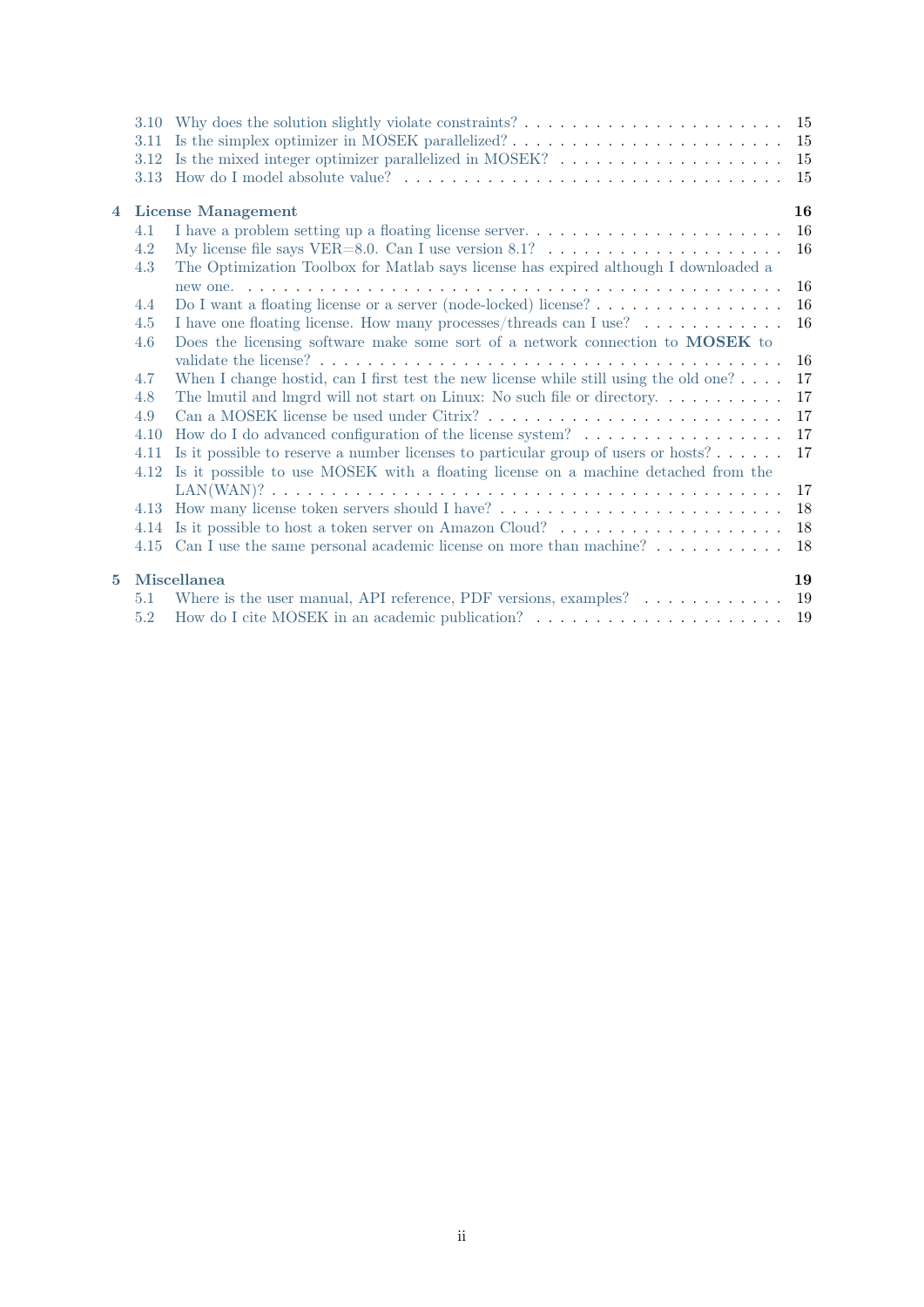# <span id="page-3-0"></span>Technical Issues

# <span id="page-3-1"></span>1.1 How do I dump the problem to a file to attach with my support question?

Just before or after optimization do: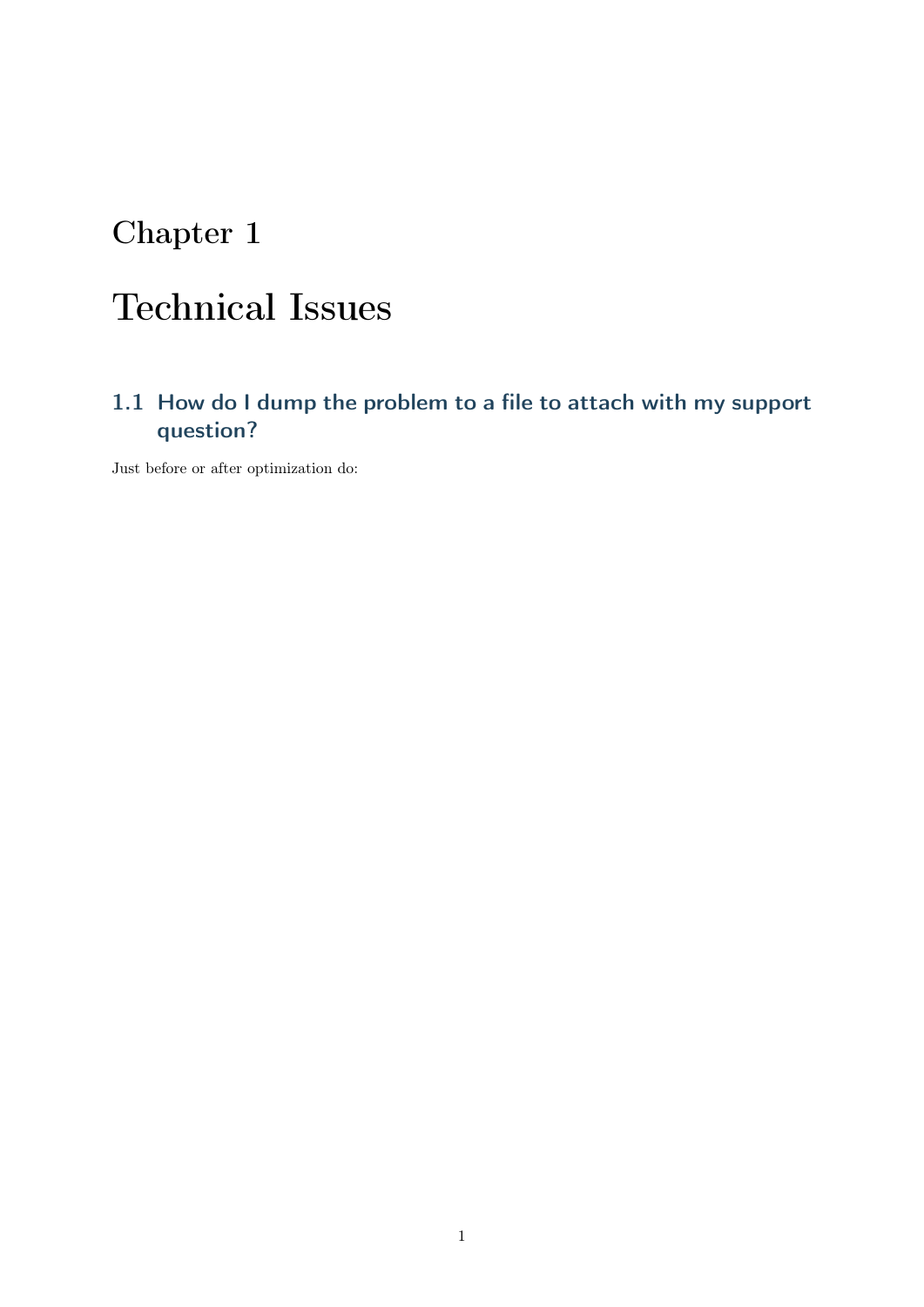| Fusion API            | $C++$                   | M->writeTask("dump.task.gz");                                     |  |
|-----------------------|-------------------------|-------------------------------------------------------------------|--|
|                       | Java                    | M.writeTask("dump.task.gz");                                      |  |
|                       | .NET                    | M. WriteTask("dump.task.gz");                                     |  |
|                       | Python                  | M.writeTask("dump.task.gz")                                       |  |
| Optimizer API<br>C    |                         | MSK_writetask(task, "dump.task.gz");                              |  |
|                       | Java                    | task.writetask("dump.task.gz");                                   |  |
|                       | .NET                    | task.writetask("dump.task.gz");                                   |  |
|                       | Python                  | task.writetask("dump.task.gz")                                    |  |
| <b>MATLAB</b> Toolbox |                         | mosekopt('write(dump.task.gz)',prob)                              |  |
| Rmosek                |                         | r <- mosek_write(prob, "dump.task.gz")                            |  |
| Command line          |                         | mosek input_file -out dump.task.gz                                |  |
| AMPL                  |                         |                                                                   |  |
|                       |                         | Write the problem to a binary file from within the AMPL<br>shell: |  |
|                       |                         | write bprob;                                                      |  |
|                       |                         | Use the command line to read, solve and dump the problem:         |  |
|                       |                         | mosek prob.nl -a -out dump.task.gz                                |  |
| Mosek.jl              |                         | Mosek.writetask(task, "dump.task.gz")                             |  |
| Third party           | $\overline{\text{CVX}}$ | cvx_solver_settings('write', 'dump.task.gz')                      |  |
|                       | <b>CVXPY</b>            | prob.solve(solver=MOSEK, save_file="dump.task.gz")                |  |
|                       | $1.0+$                  |                                                                   |  |
|                       | YALMIP                  |                                                                   |  |
|                       |                         |                                                                   |  |
|                       |                         | sdpsettings('savedebug',1)                                        |  |
|                       |                         | followed by (after optimization):                                 |  |
|                       |                         | load('mosekdebug')                                                |  |
|                       |                         | mosekopt ('min write (dump.task.gz)', prob, param)                |  |
|                       | <b>YALMIP</b>           | sdpsettings('mosektaskfile', 'dump.task.gz')                      |  |
|                       | (devel)                 |                                                                   |  |
|                       | JuMP                    |                                                                   |  |
|                       | $<=0.18$                | JuMP.build(model)                                                 |  |
|                       |                         |                                                                   |  |
|                       |                         | Mosek.writetask(internalmodel(model).task,<br>"dump.task.gz")     |  |
|                       |                         |                                                                   |  |
|                       | JuMP                    |                                                                   |  |
|                       | $>= 0.19$               |                                                                   |  |
|                       |                         | indirect model model =                                            |  |
|                       |                         | Model(with_optimizer(Mosek.Optimizer))                            |  |
|                       |                         | after optimize! do:                                               |  |
|                       |                         | MOI.write_to_file(backend(model).optimizer.model,                 |  |
|                       |                         | "dump.task.gz")                                                   |  |
|                       |                         |                                                                   |  |
|                       |                         | $direct model: model = direct_model(Mosek.Dptimize r())$          |  |
|                       |                         | before or after optimize! do:                                     |  |
|                       |                         | MOI.write_to_file(backend(model), "dump.task.gz")                 |  |
|                       | Pyomo<br>$5.6.2+$       | solver._solver_model.writetask("dump.task.gz")                    |  |
|                       | PuLP                    | prob.solve(solver=MOSEK(task_file_name = 'dump.                   |  |
|                       | (master)                | task.gz')                                                         |  |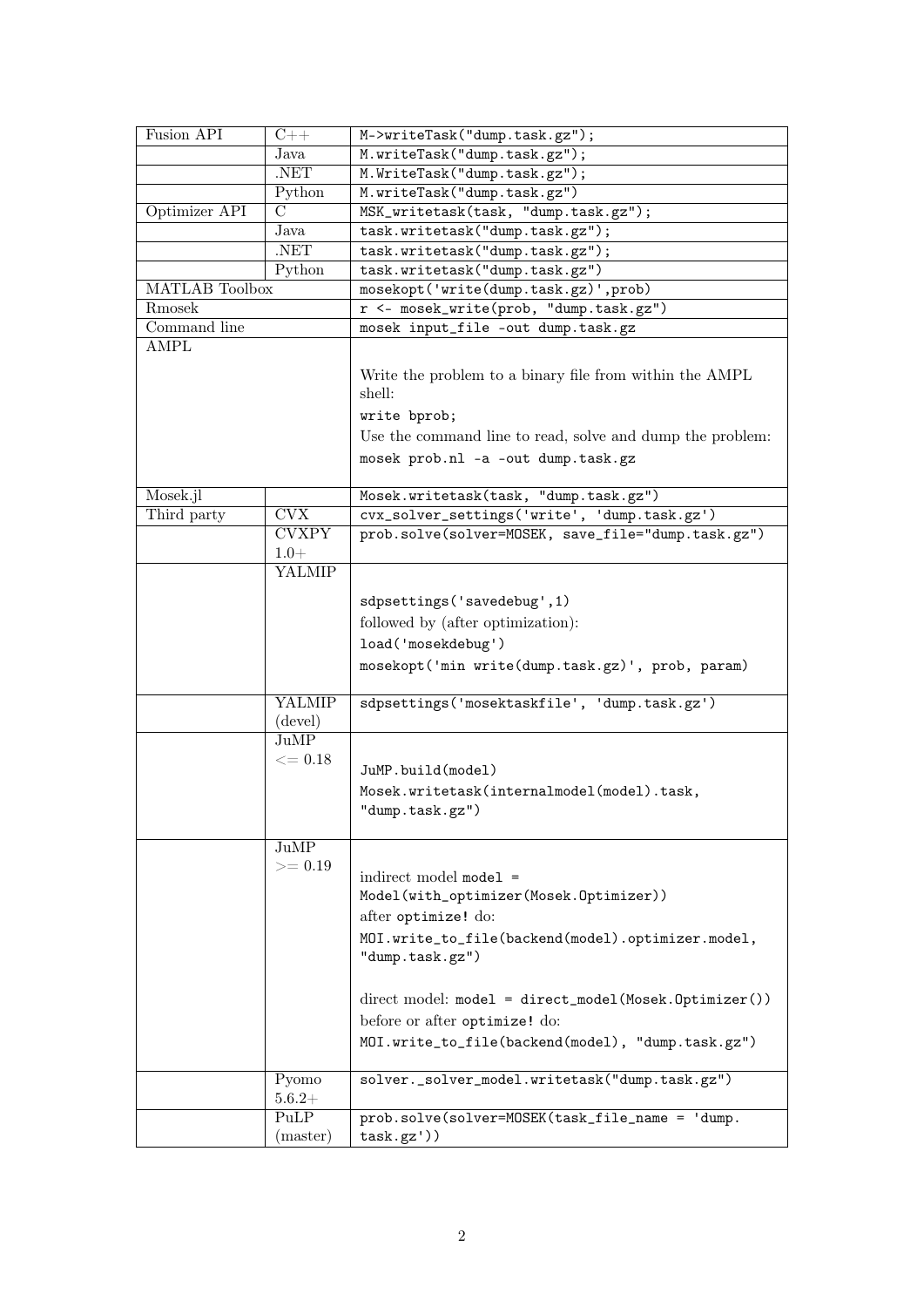# <span id="page-5-0"></span>1.2 I am using a third-party interface to MOSEK. How do I set solver parameters and other options?

Here are instructions for some interfaces we are aware of. They may become outdated as the interfaces evolve.

### <span id="page-5-1"></span>1.2.1 CVXPY

Applies to CVXPY at least version 1.0. When invoking the solver, pass a dictionary mosek\_params with pairs parameter: value. For example

Listing 1.1: Setting MOSEK options from CVXPY.

```
# mosek_params - dictionary with MOSEK parameters (optional)
# save_file - where to save the data file (optional)
# verbose - enable full log (optional)
result = prob.solve(solver = cp.MOSEK,mosek_params = {mosek.dparam.optimizer_max_time: 100.0,
                                   mosek.iparam.intpnt_solve_form: mosek.solveform.
˓→dual},
                   save\_file = 'dump.opf',verbose = True)
```
will set the time limit to 100s and force the interior-point solver to solve the dual. See the Python Optimizer API manual for parameter names and values.

To enable log use verbose=True. To retrieve basic solution instead of interior-point solution (for linear problems) use bfs=True.

#### <span id="page-5-2"></span>1.2.2 YALMIP

Pass options using sdpsettings. For example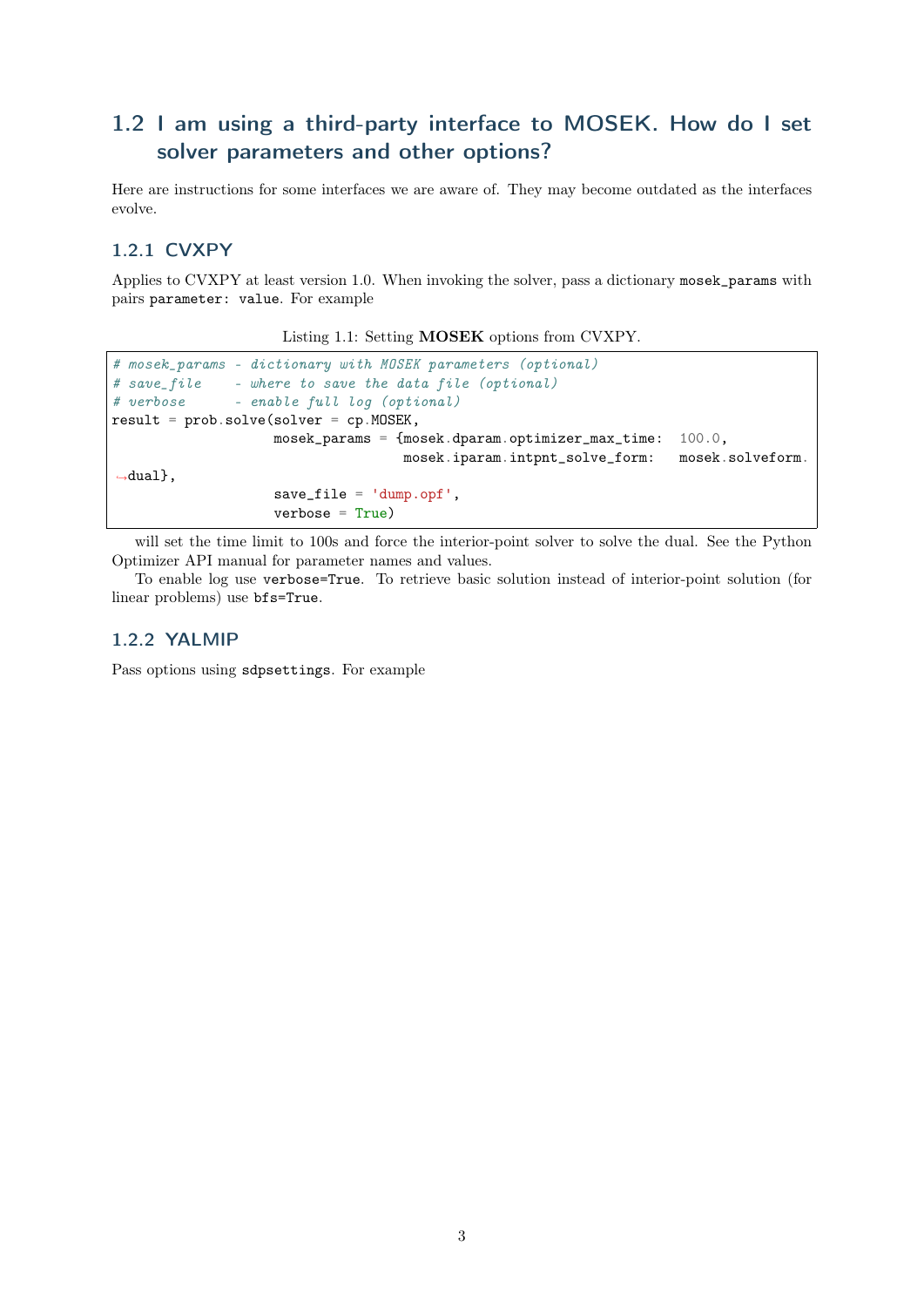Listing 1.2: Setting MOSEK options from YALMIP.

```
% mosek.* - MOSEK parameters identified by generic names
% verbose - enable full log
% mosektaskfile- where to save the data file
ops = sdpsettings('solver', 'mosek', ...
                  'mosek.MSK_DPAR_OPTIMIZER_MAX_TIME', 100.0, ...
                  'mosek.MSK_IPAR_INTPNT_SOLVE_FORM', 'MSK_SOLVE_DUAL', ...
                  'verbose', 1, ...
                  'mosektaskfile', 'dump.task.gz');
optimize(constraints, objective, ops);
```
will set the time limit to 100s and force the interior-point solver to solve the dual. See the MOSEK Optimization Toolbox for MATLAB manual for parameters and values.

To enable log set verbose.

To save the MOSEK input (prob structure) to the file called mosekdebug.m set savedebug.

To save an internal MOSEK data file to one of the supported file formats set mosektaskfile to the file name (only available in very recent YALMIP).

#### <span id="page-6-0"></span>1.2.3 CVX

Set parameters using cvx\_solver\_settings. For example

Listing 1.3: Setting MOSEK options from CVX.

```
cvx_solver mosek;
% Set MOSEK parameters using generic names
cvx_solver_settings('MSK_DPAR_OPTIMIZER_MAX_TIME', 100.0, ...
                    'MSK_IPAR_INTPNT_SOLVE_FORM', 'MSK_SOLVE_DUAL');
% Shows how to save the MOSEK task file
cvx_solver_settings('write', 'dump.task.gz')
```
will set the time limit to 100s and force the interior-point solver to solve the dual. See the MOSEK Optimization Toolbox for MATLAB manual for parameters and values.

Use write option to specify where to save the problem data.

#### <span id="page-6-1"></span>1.2.4 JuMP

This example applies to JuMP version at least 0.19. Set parameters when creating the solver using full generic names. For example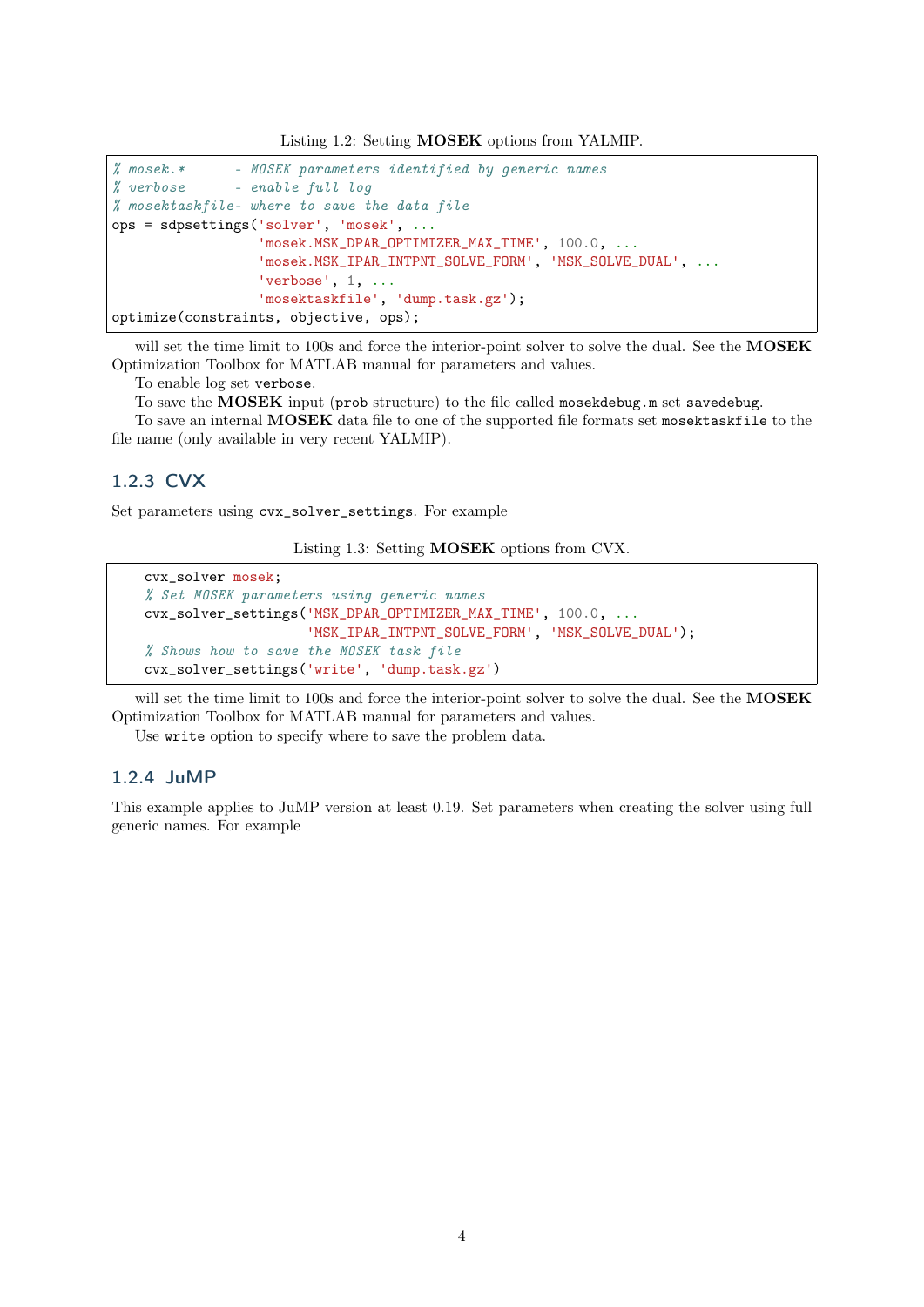Listing 1.4: Setting MOSEK options from JuMP.

model = Model(with\_optimizer(Mosek.Optimizer, MSK\_DPAR\_OPTIMIZER\_MAX\_TIME = 100.0, MSK\_IPAR\_INTPNT\_SOLVE\_FORM = MSK\_SOLVE\_DUAL));

will set the time limit to 100s and force the interior-point solver to solve the dual. See the C API manual for parameters and values.

Use LOG=0 to disable log output.

### <span id="page-7-0"></span>1.2.5 CVXOPT

Pass options through the dictionary solvers.options['mosek']. For example

Listing 1.5: Setting MOSEK options from CVXOPT.

| $cvxopt.solvers. options['mosek'] = {mosek.dparam. optimizer_max_time:}$ |                                 | $100.0$ .        |
|--------------------------------------------------------------------------|---------------------------------|------------------|
|                                                                          | mosek.iparam.intpnt_solve_form: | mosek.solveform. |
| $\rightarrow$ dual}                                                      |                                 |                  |
|                                                                          |                                 |                  |
| $cvxopt.solvers. options['verbase'] = False$                             |                                 |                  |
|                                                                          |                                 |                  |
| sol=cvxopt.solvers.qp(Q, p, G, h, A, b, solver='mosek')                  |                                 |                  |

will set the time limit to 100s and force the interior-point solver to solve the dual. See the Python Optimizer API manual for parameter names and values.

#### <span id="page-7-1"></span>1.2.6 Pyomo

When invoking the solver, pass a dictionary options with pairs parameter: value. Parameter names should be passed as strings starting with iparam, dparam or sparam and the value should be of the corresponding type int, float or string. For example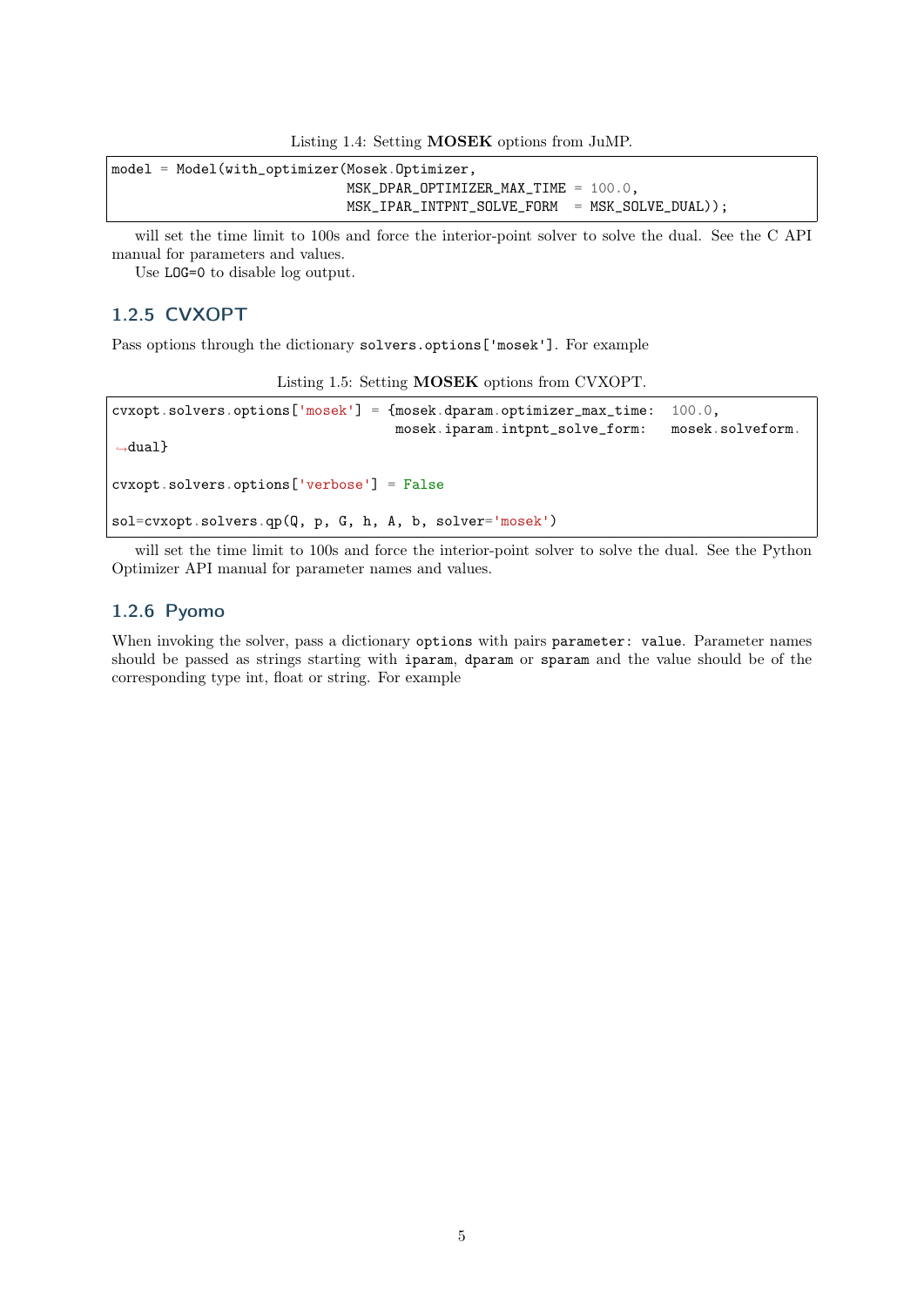Listing 1.6: Setting MOSEK options from Pyomo.

```
with SolverFactory("mosek") as solver:
    # options - MOSEK parameters dictionary, using strings as keys (optional)
    # tee - write log output if True (optional)
    # soltype - accepts three values : bas, itr and itg for basic,
    # interior point and integer solution, respectively. (optional)
   solver.solve(model, options = {'dparam.optimizer_max_time': 100.0,
                                    'iparam.intpnt_solve_form': int(mosek.solveform.
\rightarrowdual)},
                        tee = True, solve='itr')# Save data to file (after solve())
   solver._solver_model.writedata("dump.task.gz")
```
will set the time limit to 100s and force the interior-point solver to solve the dual. See the Python Optimizer API manual for parameter names and values.

Use tee=True to enable **MOSEK** log output.

#### <span id="page-8-0"></span>1.2.7 amplpy

Set the option mosek\_options to a space-separated string param1=value1 param2=value2 etc. For example

Listing 1.7: Setting MOSEK options from amplpy.

```
ampl.setOption('solver', 'mosek')
ampl.setOption('mosek_options', 'outlev=2 msk_dpar_optimizer_max_time=100.0 msk_ipar_
˓→intpnt_solve_form=msk_solve_dual')
```
will set verbosity level to 2, time limit to 100s and force the interior-point solver to solve the dual. See the MOSEK Command-line Tool manual for parameter names and values.

#### <span id="page-8-1"></span>1.2.8 CVXR

This applies to CVXR before version 1.0. Pass options as a list mosek\_params using generic parameter names as string keys. For example

```
psolve(problem, solver = "MOSEK", mosek_params = list("MSK_DPAR_OPTIMIZER_MAX_TIME" =

=
\rightarrow 100.0,
                                                           "MSK_IPAR_INTPNT_SOLVE_FORM" =
→"MSK_SOLVE_DUAL"));
```
will set the time limit to 100s and force the interior-point solver to solve the dual.

### <span id="page-8-2"></span>1.2.9 PuLP

This applies to current master branch of PuLP. When invoking the solver, pass a dictionary options with pairs parameter: value. For example:

Listing 1.8: Setting MOSEK options from PuLP.

```
# msg - activate MOSEK log output (optional)
# options - a dictionary with MOSEK parameters (optional)
# task_file_name - name of the file where to save the data (optional)
prob.solve(solver=MOSEK(mip = False,
                        msg = True,options = {mosek.dparam.optimizer_max_time: 100.0,
```
(continues on next page)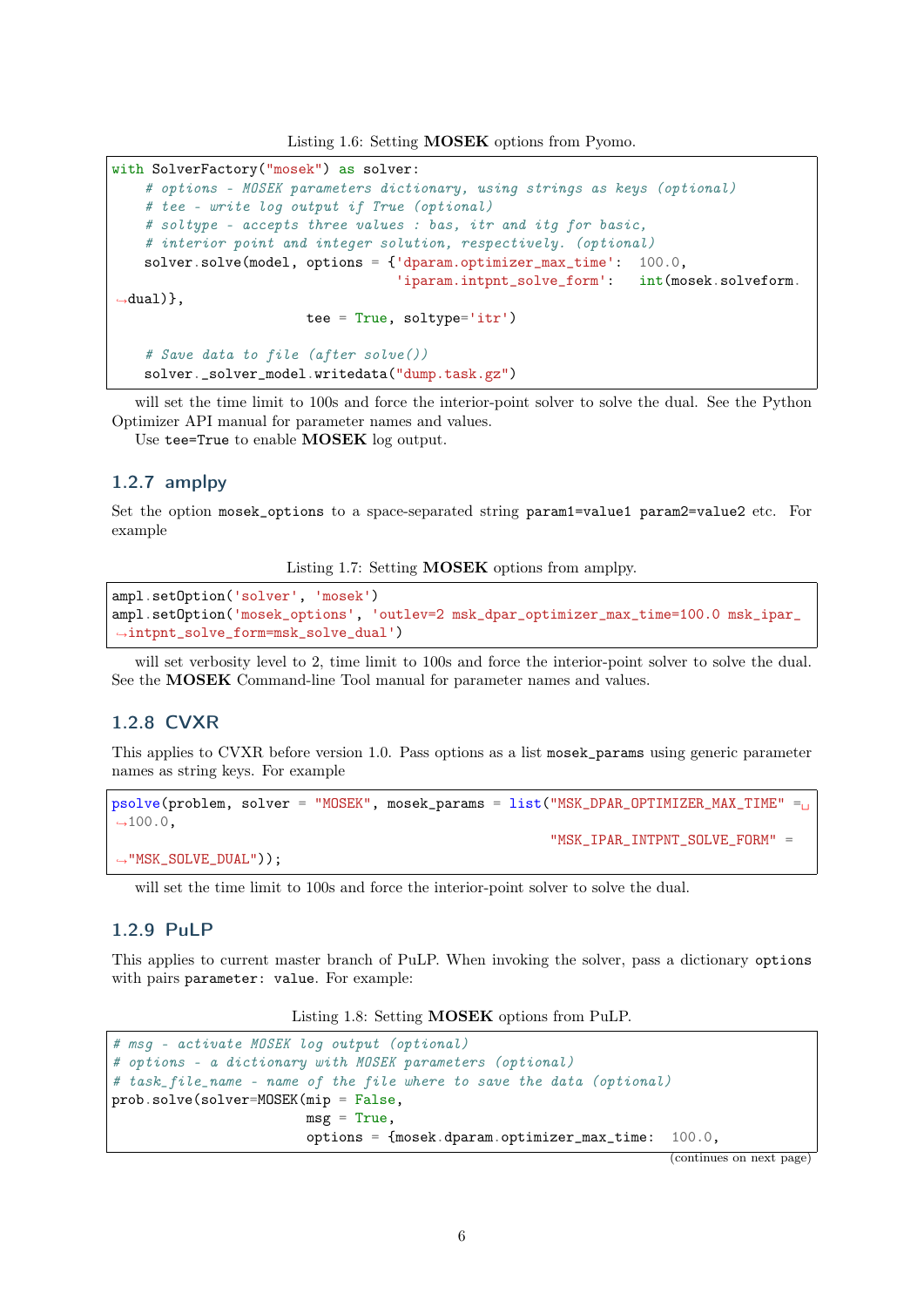|                                            | (continued from previous page) |
|--------------------------------------------|--------------------------------|
| mosek.iparam.optimizer:                    | mosek.                         |
| $\rightarrow$ optimizertype.dual_simplex}, |                                |
| $task_file_name = 'dump.task(gz'))$        |                                |

will set the time limit to 100s and force the dual simplex optimizer. Instead of passing the enumeration type objects as keys to the dictionary as shown above, one could use the generic names of MOSEK parameters as strings to play the role of keys in the dictionary. For example, use options = {"MSK\_DPAR\_OPTIMIZER\_MAX\_TIME": 100} to achieve the same effect as before. See the Python Optimizer API manual for parameter names (including the generic MOSEK names for the each parameter) and values.

Use msg=True to enable **MOSEK** log output.

| Fusion API<br>$C++$ |        | mosek::fusion::Model::getVersion();              |  |
|---------------------|--------|--------------------------------------------------|--|
|                     | Java   | mosek.fusion.Model.getVersion();                 |  |
|                     | NET.   | mosek.fusion.Model.GetVersion();                 |  |
|                     | Python | mosek.fusion.Model.getVersion()                  |  |
| Optimizer API       |        | MSK_getversion(&major, &minor, &rev);            |  |
| Java                |        | mosek. Env. getversion (major, minor, rev);      |  |
|                     | NET.   | mosek. Env.getversion (out major, out minor, out |  |
|                     |        | $rev)$ ;                                         |  |
|                     | Python | mosek. Env. getversion()                         |  |
| <b>MATLAB</b>       |        | $[r, res] = mosekopt('version'); res.version$    |  |
| R                   |        | ver <- mosek_version()                           |  |
| Command line        |        | $mosek - v$                                      |  |
| Julia               |        | Mosek.getversion()                               |  |

# <span id="page-9-0"></span>1.3 How do I find my exact MOSEK version?

# <span id="page-9-1"></span>1.4 MOSEK is ignoring the limit on the number of threads.

There are a few possible explanations:

- (Only relevant up to MOSEK 9.3). If you are using the conic optimizer, the number of threads should be set before the first optimization. After that the thread pool is reserved for the process and its size will not be affected by subsequent changes of the parameter. It will only be possible to switch between using all those threads and a single-threaded run.
- If you are using Python, it is possible that numpy, and not the **MOSEK** optimizer, is using many threads. Set the environment variable MKL\_NUM\_THREADS. For more information on limiting the thread usage in numpy see for example [this thread](https://stackoverflow.com/questions/29559338/set-max-number-of-threads-at-runtime-on-numpy-openblas) or [this one](https://stackoverflow.com/questions/30791550/limit-number-of-threads-in-numpy) .

# <span id="page-9-2"></span>1.5 When using the Python interface I get a RuntimeWarning: Item size computed from the PEP 3118.

This is caused by a bug in the CTypes module in Python 2.7 and 3.x, related to [Issue 10744](http://bugs.python.org/issue10744) and [Issue](http://bugs.python.org/issue10746) [10746.](http://bugs.python.org/issue10746) These issues are only registered as being related to Python 3.1+, but the ctypes code from 3.x is routinely back-ported to 2.7. The problem is that CTypes reports the size and shape of arrays correctly, but provides a wrong element formatting string: Numpy and other libraries may check this and issue a warning. The bug appears to be harmless; we know of no cases where the invalid information is used.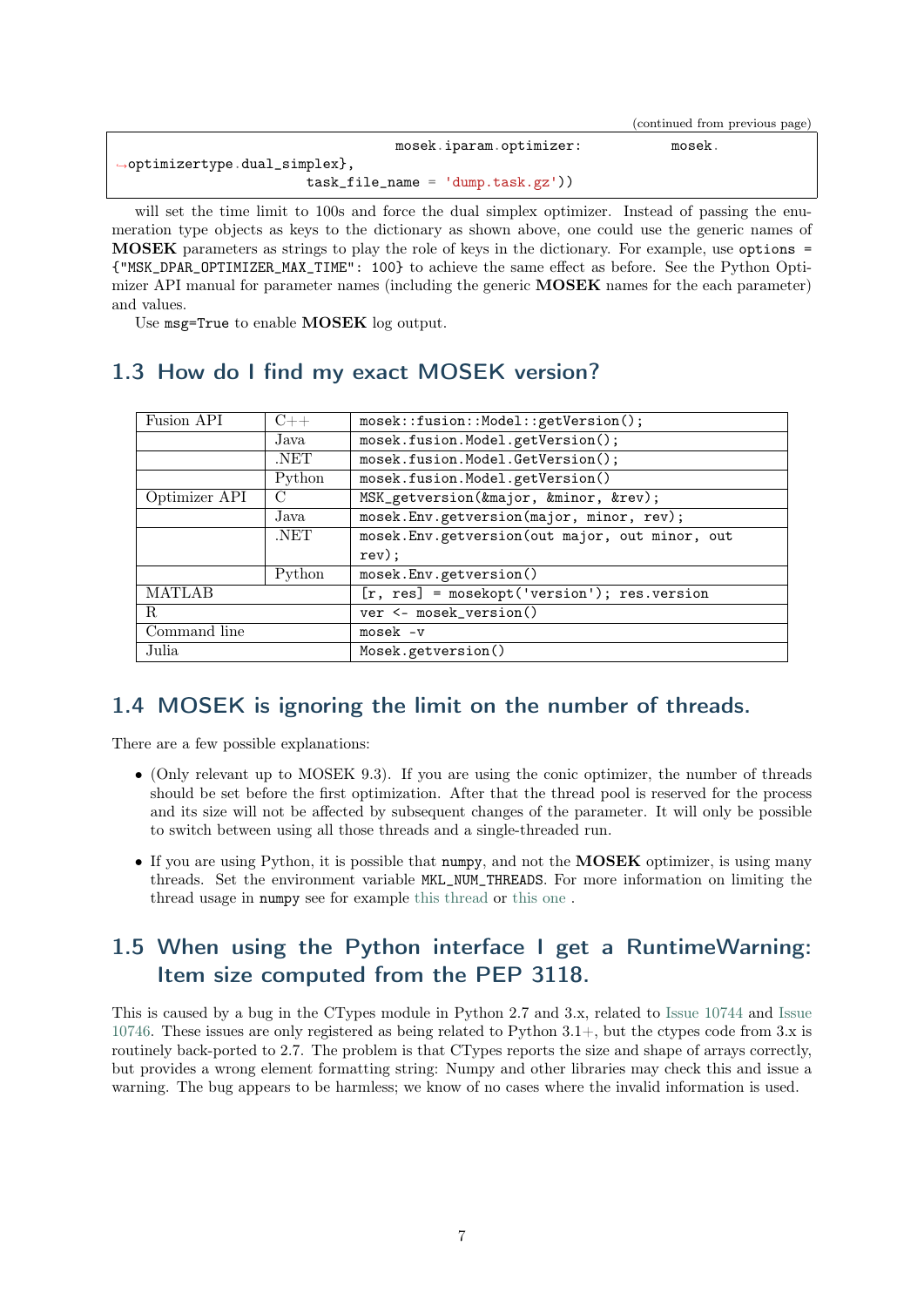# <span id="page-10-0"></span>1.6 The Python API or Python Fusion API will not accept a numpy array, only a list.

The Python interfaces accept numpy arrays. The problem here is most likely that the numpy array is of wrong type, usually int instead of float where **MOSEK** expects floating-point data. Use dtype=float when constructing the array, if necessary. Moreover, the argument must be an actual numpy array and not, for instance, a slice or another indirect view of a part of the array.

# <span id="page-10-1"></span>1.7 Python AttributeError: Task object has no attribute Taskobj

If accessing a task object in Python generates an error such as

|  |  | AttributeError: 'Task' object has no attribute '_Task__obj' |
|--|--|-------------------------------------------------------------|
|--|--|-------------------------------------------------------------|

then most likely the task object had already been (manually or automatically) garbage collected at the time of the call. Typically you are trying to use the task object outside of the with scope where it was created. You should track the structure of your code for such issues.

# <span id="page-10-2"></span>1.8 Can the C API be used from Fortran?

MOSEK has no official support for FORTRAN, but if the FORTRAN compiler supports C calling convention it should be possible use to the C API. The appropriate FORTRAN compiler documentation will have to tell you how to do it.

# <span id="page-10-3"></span>1.9 Can MOSEK run on virtualized server such as VmWare server?

Yes, MOSEK runs fine on a virtualized server. However, particularly when solving large problems, MOSEK can exploit all the resources of computer and hence using a virtualized server may cost performance. If performance is important it is recommended to test whether MOSEK runs as fast on the virtualized server as on a native server for the relevant applications.

## <span id="page-10-4"></span>1.10 How do I write an MPS file using GAMS and MOSEK?

GAMS can write native MPS files but they do not include any nonlinear information so they are not useful for nonlinear problems. However, it is possible to MPS files using MOSEK as follows. Create a file name mosek.opt that has the content

MSK\_SPAR\_DATA\_FILE\_NAME somename.mps

and then execute the command gams mygamsprogram. MOSEK should now write the file somename. mps.

## <span id="page-10-5"></span>1.11 Does MOSEK work with MinGW?

Yes. MOSEK includes libraries that are compatible with [MinGW](http://www.mingw.org/) and [MinGW-w64.](http://mingw-w64.sourceforge.net/) Applications built with MinGW should link with mosek7\_0.lib and libmosek64\_7\_0.a on the platforms win32x86 and win64x86 respectively. The native import library (.lib) will not work on 64bit Windows.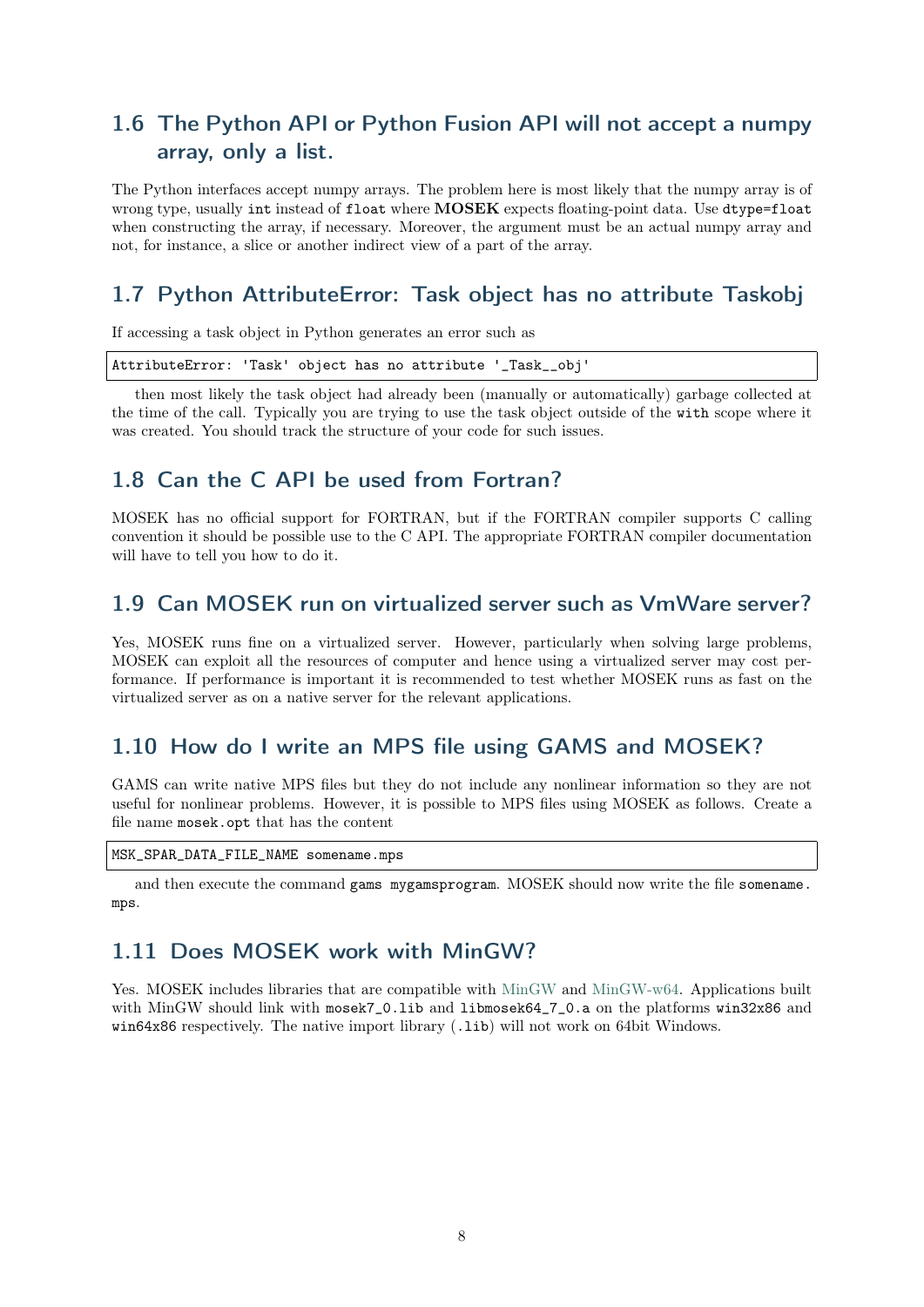# <span id="page-11-0"></span>1.12 Does MOSEK support Cygwin?

No. Cygwin is not supported. An alternative to using Cygwin is the use of [MinGW](http://www.mingw.org/) toolchain that is supported by MOSEK.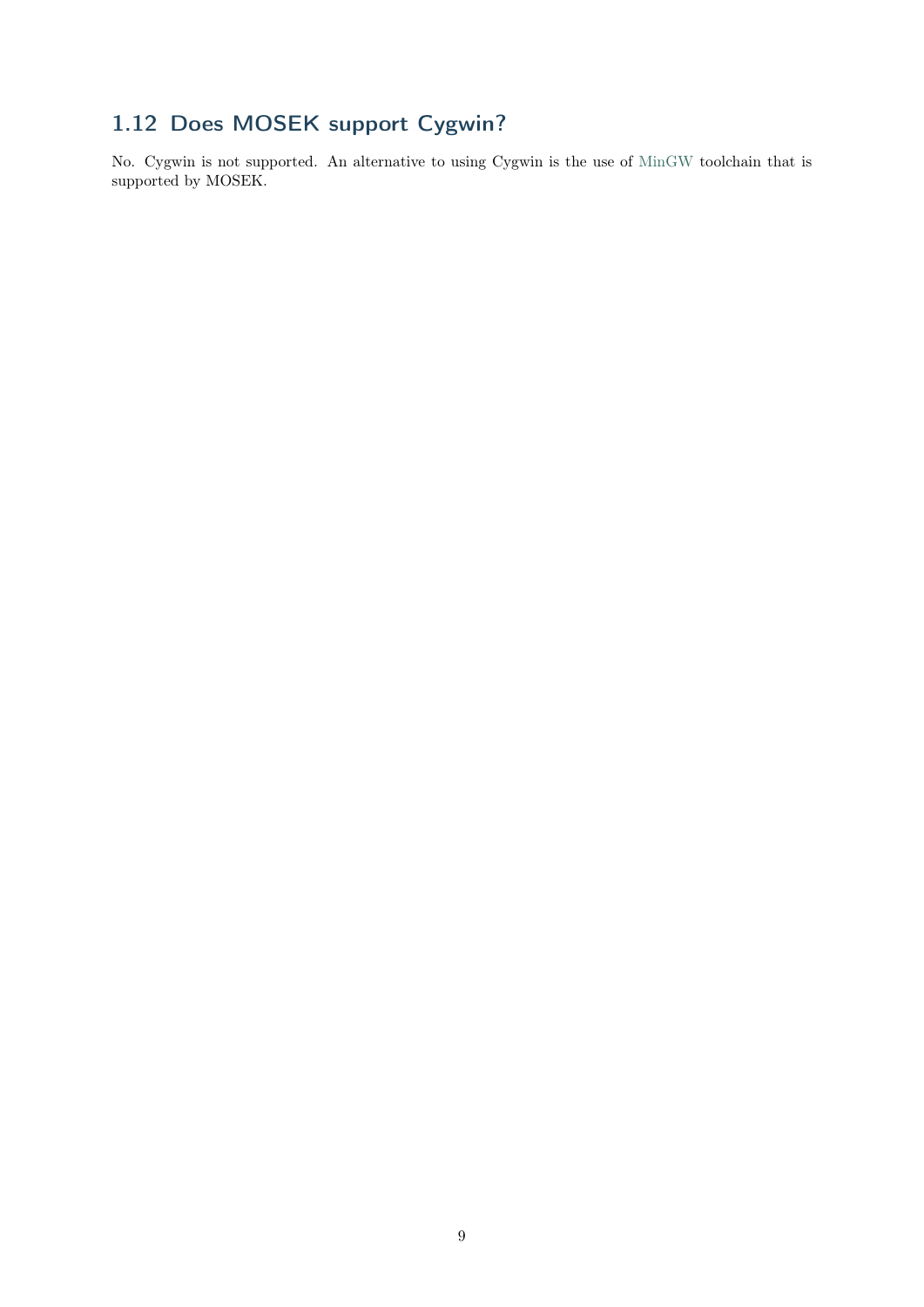# <span id="page-12-0"></span>Installation and configuration

If you cannot find the answer here check also the Installation section of your APIs manual for possibly more troubleshooting tips.

## <span id="page-12-1"></span>2.1 On Mac OS I get errors about missing libmosek64.8.1.dylib or similar files.

Most likely you forgot to run the Mac OS installation script as described in the installation manual. Go to the bin directory of your MOSEK installation and run

python install.py

### <span id="page-12-2"></span>2.2 Errors running the install script on Mac OS: missing otool.

If running the install.py script produces errors such as:

```
xcrun: error: invalid active developer path (/Library/Developer/CommandLineTools),
˓→missing xcrun at: /Library/Developer/CommandLineTools/usr/bin/xcrun
...
CalledProcessError: Command '['otool', '-L', '/users/username/mosek/9.0/tools/
˓→platform/osx64x86/bin/MOSEKLM']' returned non-zero exit status 1
```
then you need to install the command line tools, in particular otool. Depending on the OS version, this should be possible with one of the commands:

```
xcode-select --install
xcode-select --switch /Library/Developer/CommandLineTools
```
## <span id="page-12-3"></span>2.3 Security exceptions in Mac OS 10.15 (Catalina)

If an attempt to run MOSEK on Mac OS 10.15 (Catalina) and later produces security exceptions (developer cannot be verified and similar) then use xattr to remove the quarantine attribute from all MOSEK executables and binaries. This can be done in one go with

```
xattr -dr com.apple.quarantine mosek
```
where mosek is the folder which contains the full **MOSEK** installation or **MOSEK** binaries. See <https://themosekblog.blogspot.com/2019/12/macos-1015-catalina-mosek-installation.html> for more information. If that does not help, use the system settings to allow running arbitrary unverified applications.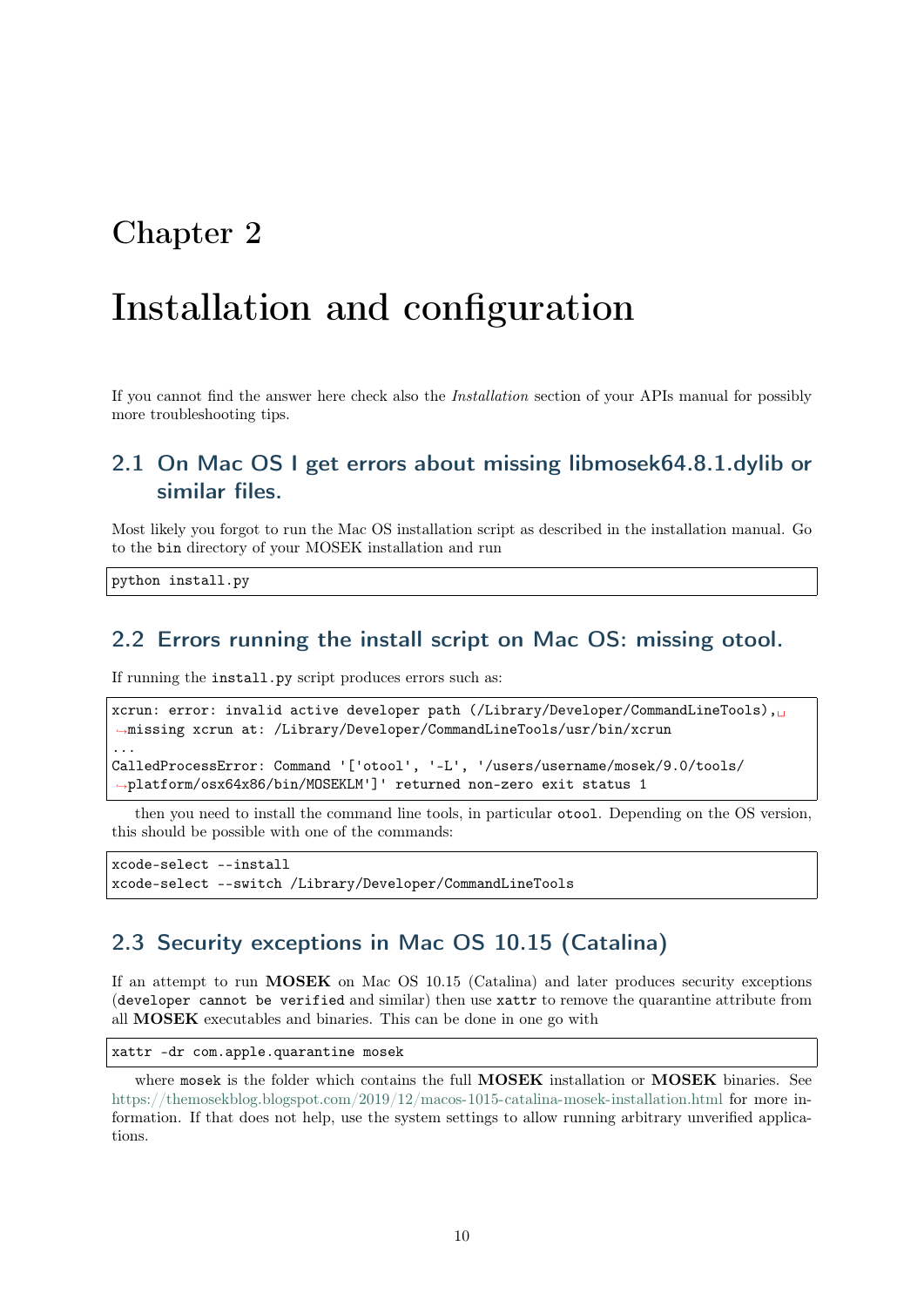# <span id="page-13-0"></span>2.4 In MATLAB on Windows I get Invalid MEX-file . . . mosekopt.mexw64: The specified module could not be found.

Most likely the folder with MOSEK DLLs, ...\win64x86\bin or ...\win32x86\bin, is not in the environment variable PATH and the shared libraries cannot be found. Add this folder to the environment variable PATH. You can also do it inside MATLAB using the [setenv](https://mathworks.com/help/matlab/ref/setenv.html) command.

# <span id="page-13-1"></span>2.5 I cannot link a  $C++$  *Fusion* application on Windows: error LNK2038.

The Fusion library we pre-built and distribute for convenience is built in StaticRelease mode. Attempt to link it with an application built in DynamicDebug mode will result in errors such as:

error LNK2038: mismatch detected for 'RuntimeLibrary': value 'MT\_StaticRelease' doesn ˓<sup>→</sup>'t match value 'MDd\_DynamicDebug' in lo1.obj

The most robust solution is to import the Fusion source code from directly into your project and compile within the project with whatever compiler and linker settings are required.

# <span id="page-13-2"></span>2.6 error: could not create 'build': Access is denied

If an attempt to install the Python interface results in an error such as

error: could not create 'build': Access is denied

then you have no write permissions to the folder where MOSEK is installed. This can happen for example if the package was installed by an administrator, and a user is trying to set up the Python interface. One solution is to install MOSEK in another location. Another solution is to specify the location of the build folder in a place the user can write to, for example:

python setup.py build --build-base=SOME\_FOLDER install --user

## <span id="page-13-3"></span>2.7 Why is there no toolbox folder on osxaarch64?

As far as we know (at the time of writing this answer) there is no native M1 release of MATLAB. It means that if you run MATLAB on an M1 machine, you are actually running the 64x86 binaries via the mechanism known as Rosetta, which enables you to execute 64x86 binaries on an aarch64 macOS platform. Therefore you need to use the  $\cos 64x86$  distribution of **MOSEK**, install it using a toolchain compatible with the 64x86 architecture, and then run it within MATLAB following the osx64x86 guidelines.

## <span id="page-13-4"></span>2.8 How to use MOSEK in a Google Colab notebook?

Install MOSEK using pip in a code block:

|  | !pip install Mosek |  |
|--|--------------------|--|
|--|--------------------|--|

The default location for the license file is

/root/mosek/mosek.lic

inside the internal filesystem of the notebook.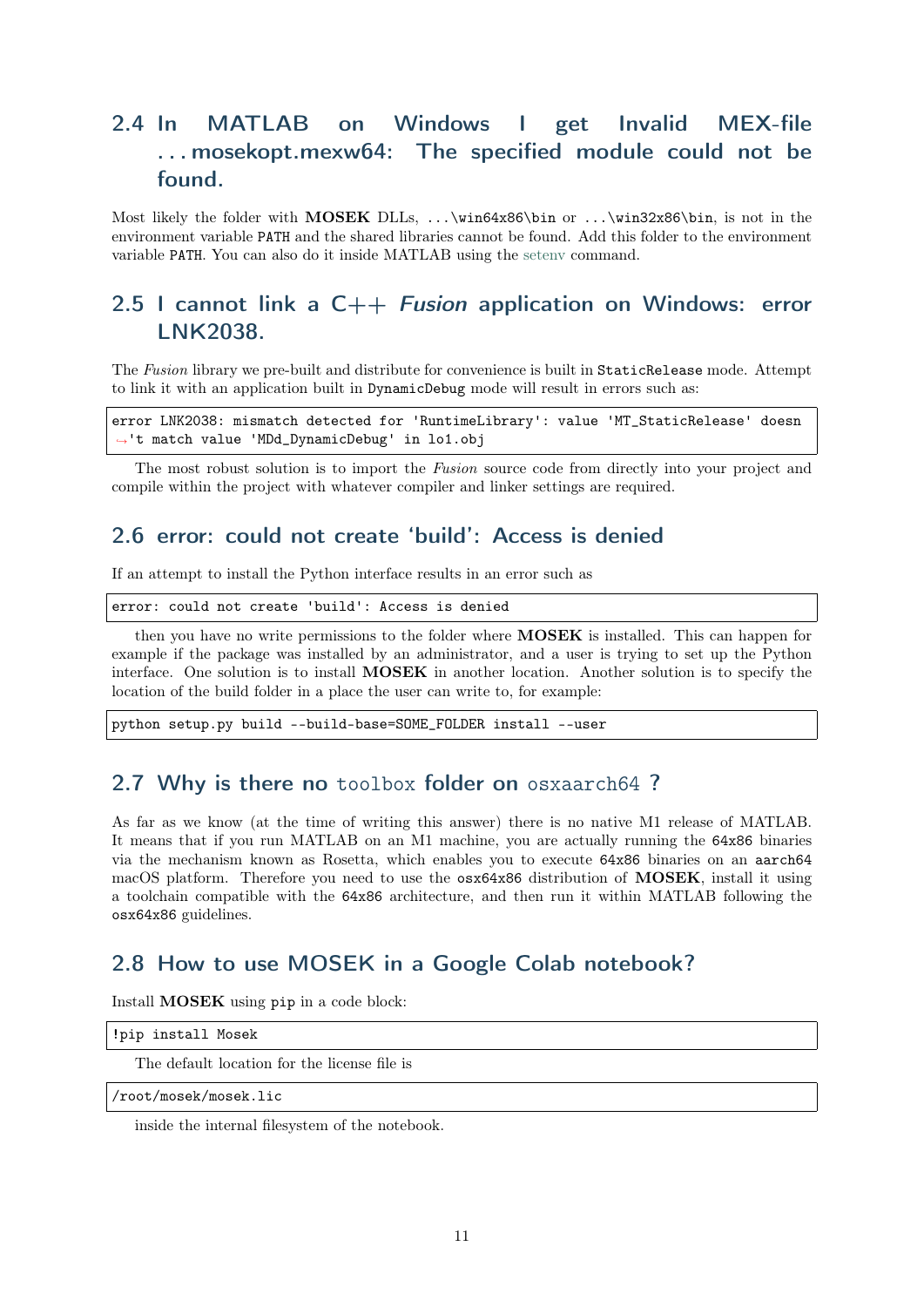# <span id="page-14-0"></span>2.9 Rmosek: "Error in mosek(prob, opts) : Unknown exported object to be built"

Simply calling install.packages("Rmosek") will install a meta-package from the CRAN repository. Loading this meta-package and calling mosek(prob, opts) will result in the said error. To resolve the error, you must complete the installation procedure as shown below (followed by a re-start of the R-session):

mosek\_attachbuilder("<MSKHOME>/mosek/<VERSION>/tools/platform/<PLATFORM>/bin/") install.rmosek()

For several reasons, it was decided that the actual Rmosek package will not be hosted on the CRAN servers. The meta-package is simply meant to allow other CRAN packages to list Rmosek as a dependency as well as aid the installation of the actual Rmosek package.

Note that the meta-package is not required. An alternative (and recommended) installation procedure is the one shown in [Rmosek install guide.](https://docs.mosek.com/latest/rmosek/install-interface.html)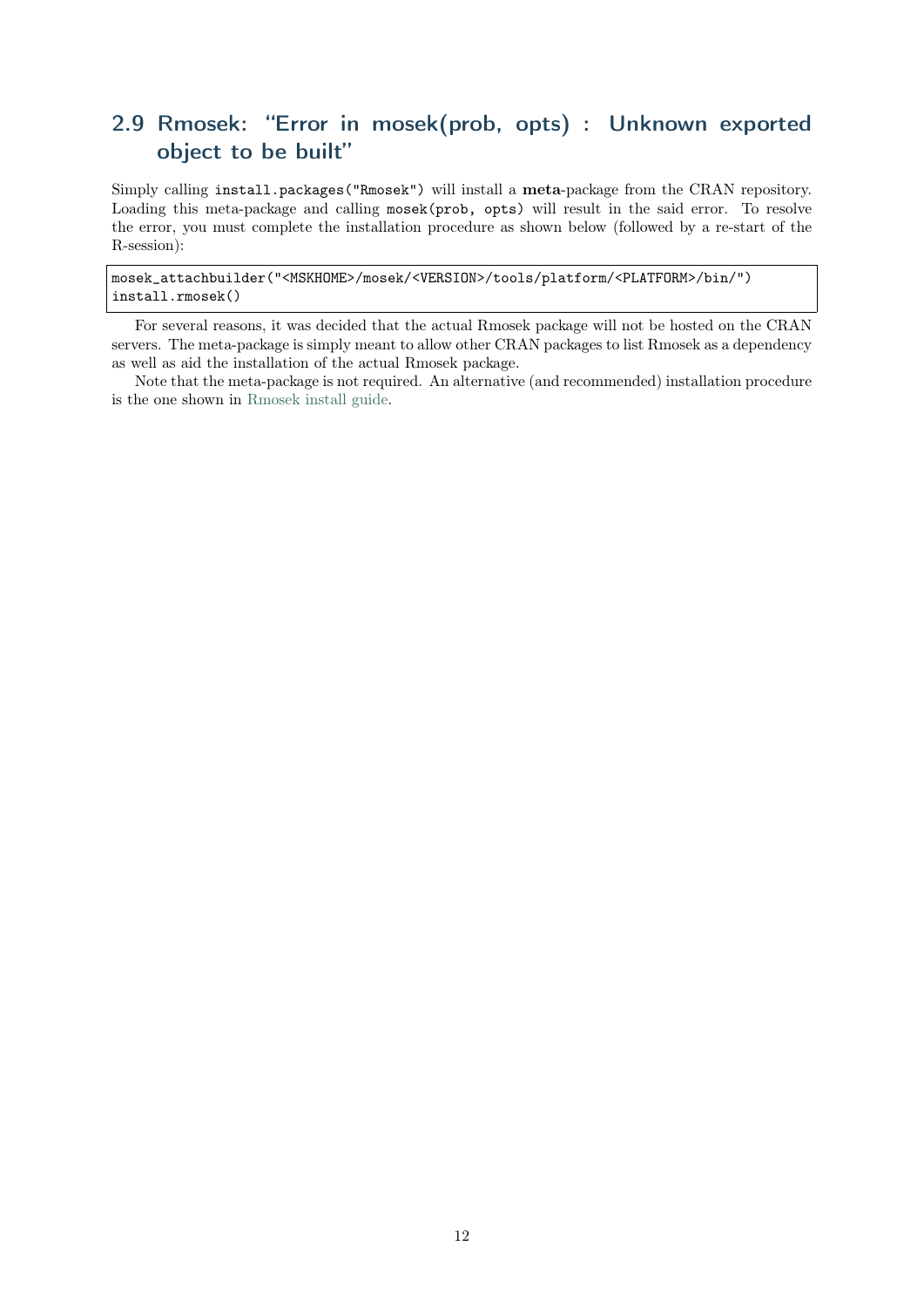# <span id="page-15-0"></span>Modeling Issues

# <span id="page-15-1"></span>3.1 MOSEK is not solving my quadratic optimization problem fast enough. What should I do?

Please read [our white paper.](https://docs.mosek.com/whitepapers/qmodel.pdf) Most likely the tricks described in that paper can help you solve your quadratic optimization problem much faster.

### <span id="page-15-2"></span>3.2 Can MOSEK solve nonconvex problems?

MOSEK cannot solve continuous non-convex optimization problems, and if non-convexity is detected, the solver will terminate. MOSEK may not always be able to detect non-convexity, but we strongly recommend not to apply MOSEK to non-convex problems.

Integer variables are the only allowed type of non-convexity and the mixed-integer solver will be invoked in this case.

# <span id="page-15-3"></span>3.3 Can MOSEK handle SOS (or SOS2) sets in mixed integer optimization?

MOSEK has no special support for SOS1 or SOS2 (special ordered sets), but they can easily be implemented with linear constraints of the form  $x_1 + x_2 + \ldots \leq 1$  and similar.

# <span id="page-15-4"></span>3.4 Why does MOSEK not report a dual solution when I have solved a mixed integer problem?

In general, the dual problem corresponding to a mixed-integer problem is not well-defined. In some cases the desired dual solution is the one obtained by fixing all integer variables at their optimal solution values and re-solving the problem with the continuous optimizer.

# <span id="page-15-5"></span>3.5 Can I get the solution MOSEK produce in every iteration of the optimizer?

No. Since MOSEK performs a lot of transformations on the problem before starting to solve it, the intermediate solution values may make little sense in the context of the user-specified problem. These solution values are not made available.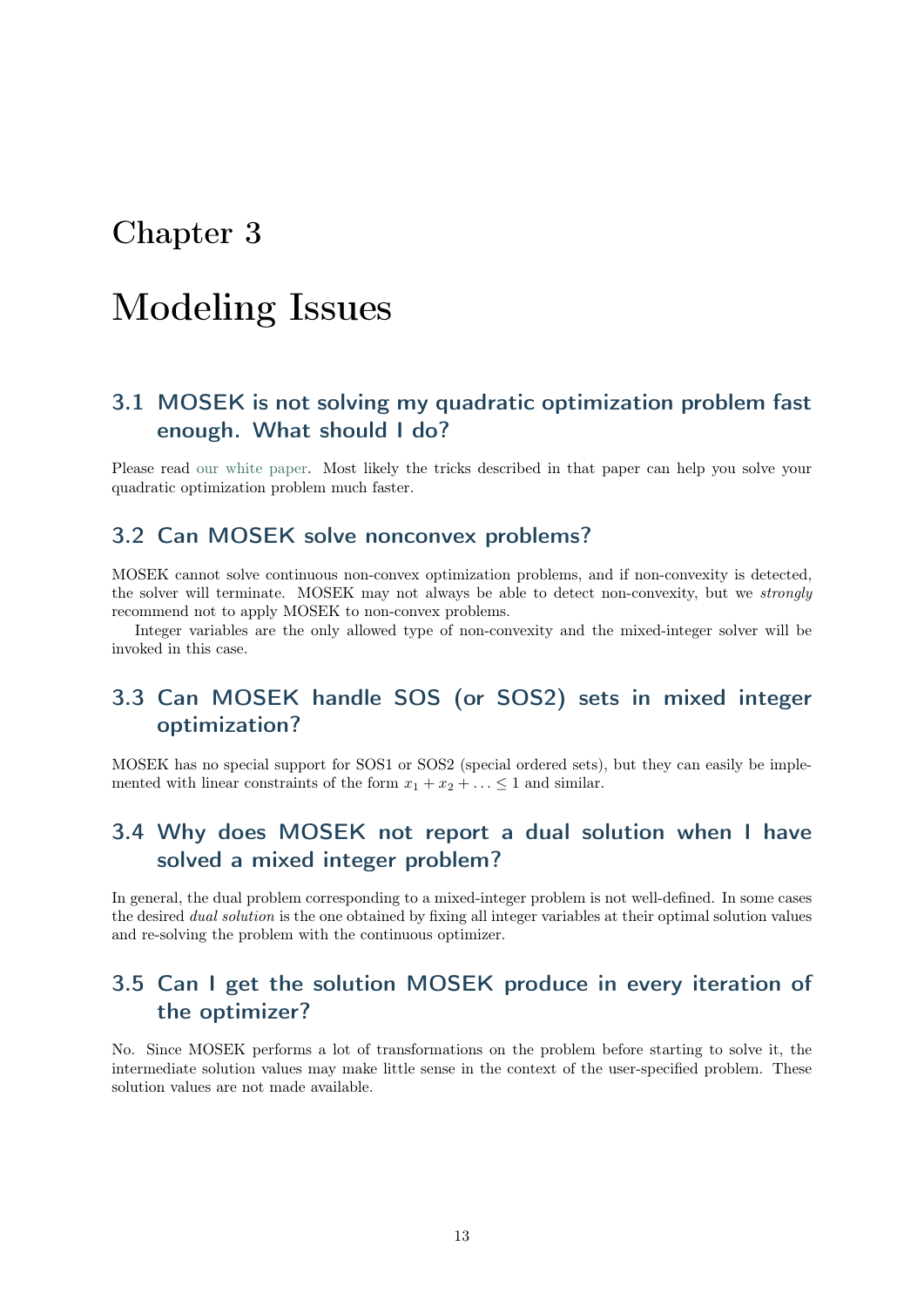# <span id="page-16-0"></span>3.6 Can the MOSEK interior-point optimizers be hot-started?

No, since there are no known generally reliable ways to hot-start interior-point methods. This is an open research topic.

## <span id="page-16-1"></span>3.7 What is the best hardware for MOSEK?

MOSEK runs best on physical hardware with fast RAM and a fast CPU. Low latency RAM and a good memory controller seem to have the greatest impact on runtime, followed closely by a fast CPU.

MOSEK will take advantage of threading in a variety of places, but for one smallish optimization problem a fast CPU with a high clock speed using one thread will perform best. For large optimization problems using multiple threads is often beneficial. However, the optimal number of threads is problem specific.

Finally, the amount of RAM is problem dependent.

## <span id="page-16-2"></span>3.8 Why do not I get a good speedup when using multiple threads?

There are many reasons why a good speedup cannot be achieved when using more threads. Some of them are:

- Not all operations can be parallelized, as for instance the presolve phase.
- There is an overhead associated with using multiple threads because coordinating the multiple threads requires some management operations which cost some of the computational performance. This is particular visible if more threads than the number of cores is employed.
- Assume you are parallelizing the inner product of two long vectors using two threads. Now each thread will have to move data from main memory to CPU. Since the amount data that can be moved from main memory and to the CPUs is limited then data movement easily becomes the bottleneck. This will limit the potential speedup.
- For many operations such as matrix multiplication then the sequential version runs relatively faster the larger the matrices are. Now if matrix multiplication is parallelized then one big matrix multiplication is replaced by several small ones leading to a loss of efficiency compared to the sequential one. Hence, a linear speedup is not archived.
- Some recent CPUs may boost the clock frequency if the CPU is not loaded too heavily. This is likely to be the case if only one thread is employed. See [Intel's explanation](http://www.intel.com/content/www/us/en/architecture-and-technology/turbo-boost/turbo-boost-technology.html) for details. This will of course offset some of the benefits of using multiple threads.

To summarize obtaining a linear speedup when using multiple threads is nearly impossible. In fact in many cases it is not possible to obtain any speedup if the job to be parallelized is small.

# <span id="page-16-3"></span>3.9 Why does MOSEK give slightly different answers on different machines/OS/. . . ?

This is because using different number of threads, different operating system, different compiler etc. lead to arithmetic operations being executed in different order, leading to different rounding errors and in consequence a different solution. For instance, the associative law  $(a+b)+c = a+(b+c)$  does not always hold in floating-point arithmetic, so the order in which the computations are performed affects the result. This is known as *floating point indeterminism*. These differences should be miniscule, otherwise it may be a sign that the problem is ill-posed. However, differences of order  $1e - 8$  in the solution or objective are not a surprise.

MOSEK is run-to-run deterministic only under the following conditions:

- exactly the same problem is being solved.
- it is run on the same machine,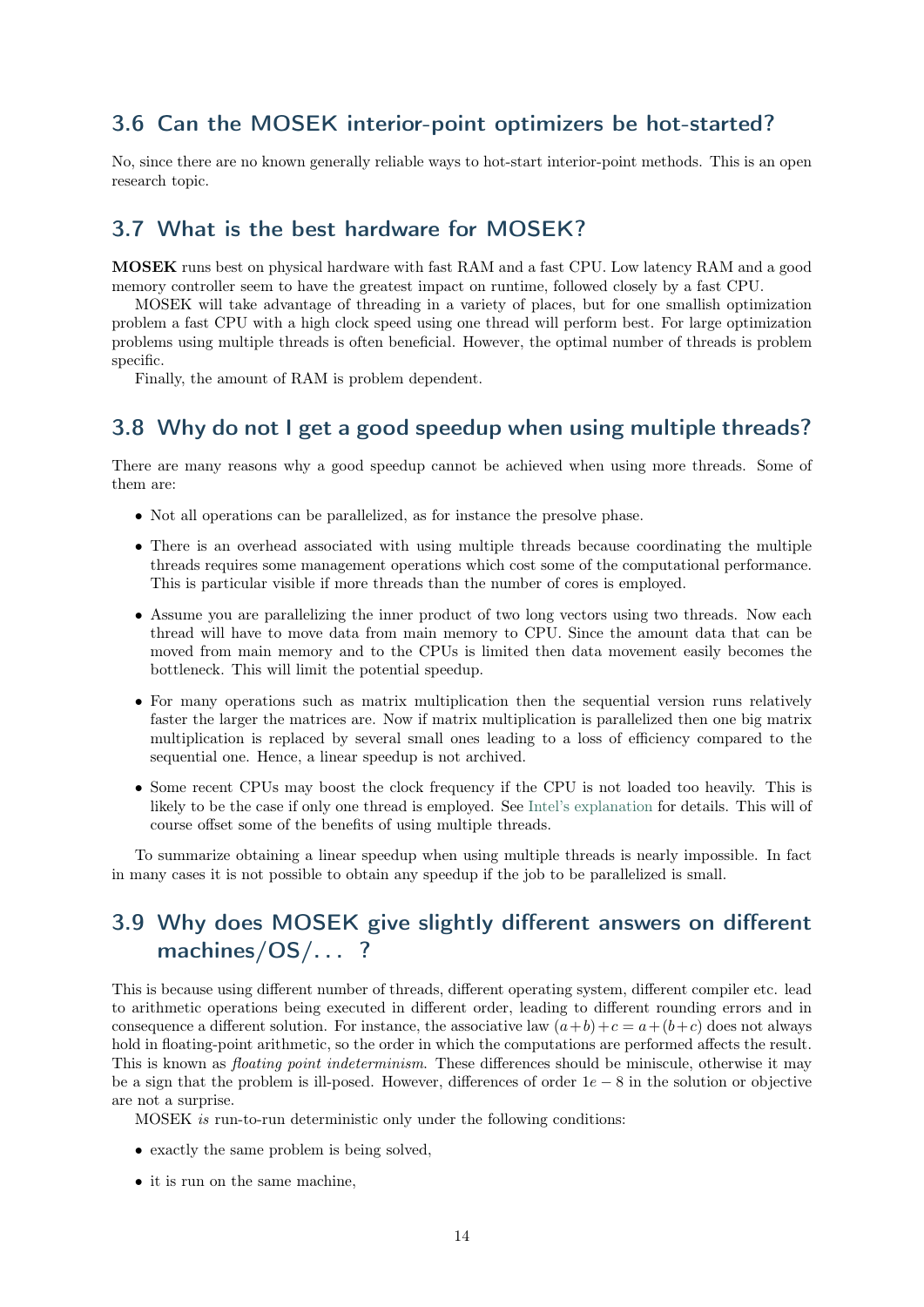- exactly the same parameter settings are used,
- no time limits are specified.

Typical causes of apparent non-determinism include:

- the tasks are not 100% identical, for example constraints or variables appear in different order,
- data entered into the task is not always the same. For example some numerical routines in numpy, such as singular value decomposition, are not fully deterministic.
- different number of threads is used.
- some parameter was changed.
- the task was run on a different machine.

## <span id="page-17-0"></span>3.10 Why does the solution slightly violate constraints?

It is completely expected that the solution will violate the constraints by a small amount such as  $10^{-8}$ . This is the result of performing computations in floating-point arithmetic. It is almost impossible, for instance, that a non-trivial linear equality constraint will be satisfied exactly in floating point numbers when a non-trivial solution is plugged in. The same holds for other types of constraints, for example a variable with bound  $x \geq 0$  can well be returned as  $-10^{-8}$  in the solution. If required, it is the user's responsibility to clean up the solution from such values. See also [Modeling Cookbook](https://docs.mosek.com/modeling-cookbook/practical.html#the-quality-of-a-solution) for an example.

The solution summary contains the amount of violations.

Of course very large violations may indicate an issue with the solution or numerical issues in the problem formulation.

## <span id="page-17-1"></span>3.11 Is the simplex optimizer in MOSEK parallelized?

The simplex optimizers in MOSEK are not parallelized and hence cannot exploit multiple threads. The iterations in the simplex algorithm very serial in nature, and each iteration performs so little work that they cannot efficiently be parallelized. To our knowledge, high-performance large scale parallel simplex is currently unavailable.

### <span id="page-17-2"></span>3.12 Is the mixed integer optimizer parallelized in MOSEK?

Yes, the branch-and-bound algorithm is parallelized.

## <span id="page-17-3"></span>3.13 How do I model absolute value?

You can model the constraint

 $t > |x|$ 

with

$$
t\geq x,\ t\geq -x.
$$

If you need to model the exact equality  $t = |x|$  then integer variables are required - this constraint is not convex.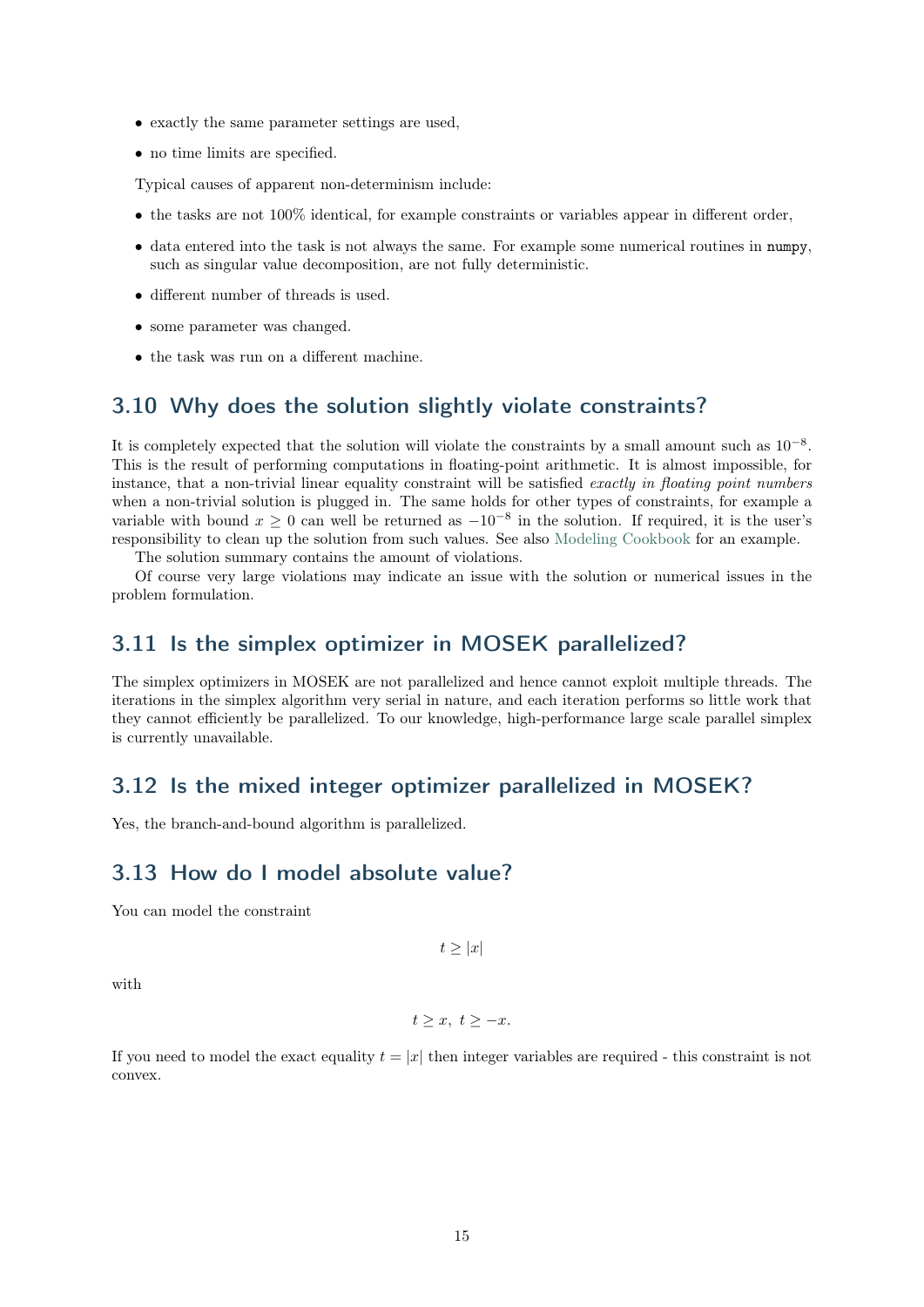# <span id="page-18-0"></span>License Management

See also the [Licensing FAQ](https://docs.mosek.com/10.0/licensing/licensefaq.html) where you will find more technical questions about license setup.

### <span id="page-18-1"></span>4.1 I have a problem setting up a floating license server.

See [Licensing FAQ](https://docs.mosek.com/10.0/licensing/licensefaq.html) for a list of typical problems with solutions.

## <span id="page-18-2"></span>4.2 My license file says VER=8.0. Can I use version 8.1?

Yes. Only the major version number matters.

# <span id="page-18-3"></span>4.3 The Optimization Toolbox for Matlab says license has expired although I downloaded a new one.

After you put the license file in the right place restart Matlab. It caches the license.

## <span id="page-18-4"></span>4.4 Do I want a floating license or a server (node-locked) license?

If you want to perform a moderate amount of optimizations, but they are spread over many machines, then you are more likely to use a floating license. If you are only going to run MOSEK on one machine, but you want unlimited number of simultaneous optimizations, then you are more likely to use a server license.

# <span id="page-18-5"></span>4.5 I have one floating license. How many processes/threads can I use?

With one floating license token, one process can use **MOSEK** at a time.

# <span id="page-18-6"></span>4.6 Does the licensing software make some sort of a network connection to MOSEK to validate the license?

No. Never. All the license system needs is in the license file.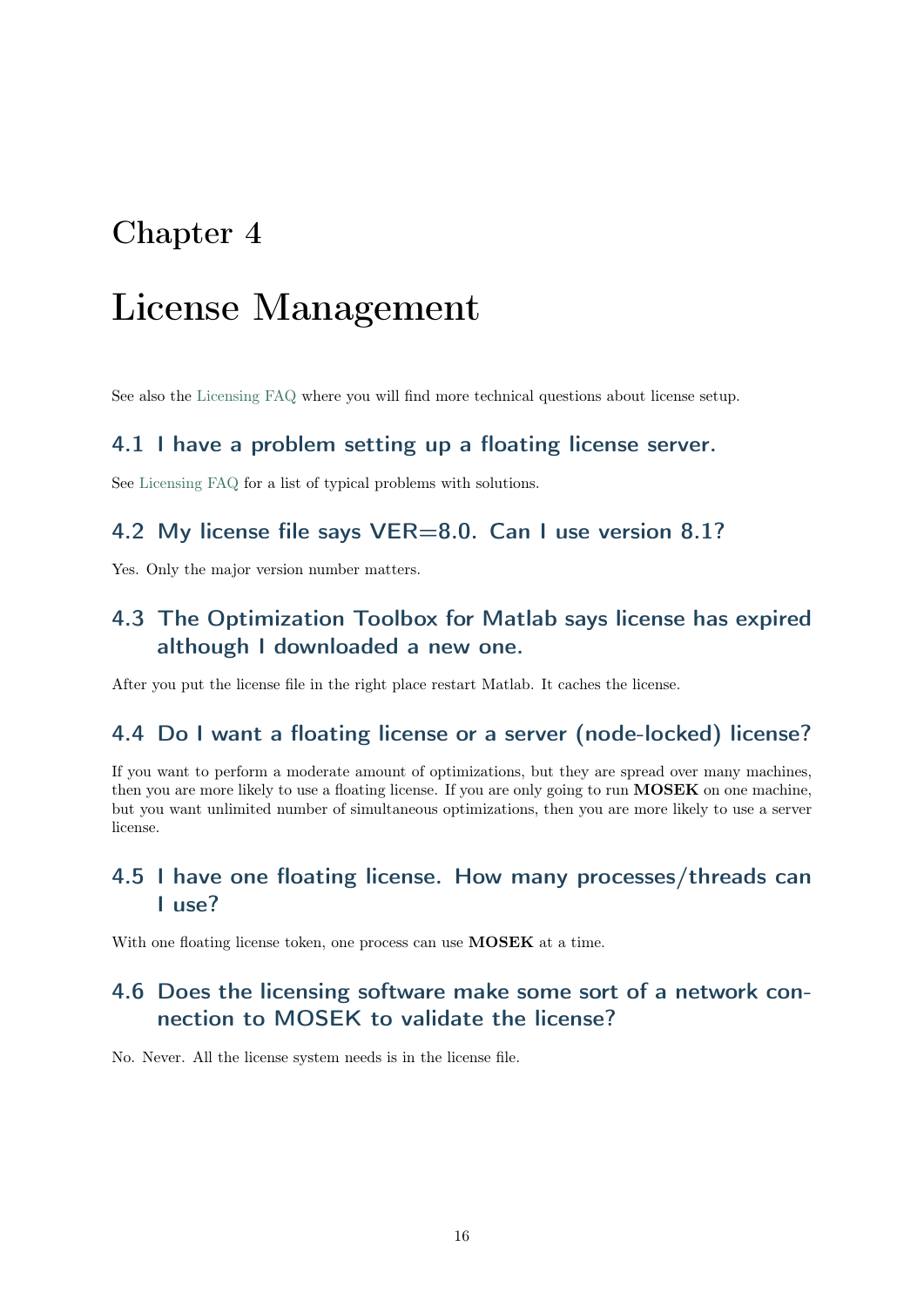# <span id="page-19-0"></span>4.7 When I change hostid, can I first test the new license while still using the old one?

Of course. We understand that a switch requires some amount of testing, while the old license is still being used. When you are happy that the new setup works, you must disable the old license server.

# <span id="page-19-1"></span>4.8 The lmutil and lmgrd will not start on Linux: No such file or directory.

If you run a command from the licensing system and get this error:

user@hostname:~/path\_to\_mosek\$ ./lmutil ./lmutil: No such file or directory

then most likely the Standard Base (LSB) package version 3 or newer is not installed on your system. On Ubuntu the latest version of LSB can be installed with the command apt-get install lsb.

## <span id="page-19-2"></span>4.9 Can a MOSEK license be used under Citrix?

This is not a case that we test for, but MOSEK employs a floating license scheme by default and that works under Citrix.

## <span id="page-19-3"></span>4.10 How do I do advanced configuration of the license system?

See the [FLEXnet license administration guide.](https://docs.mosek.com/generic/fnp_LicAdmin.pdf)

# <span id="page-19-4"></span>4.11 Is it possible to reserve a number licenses to particular group of users or hosts?

Yes it is. To reserve a certain number license features for a particular user or IP address, you must create an additional options file and use the RESERVE option. For details see [FLEXnet license administration](https://docs.mosek.com/generic/fnp_LicAdmin.pdf) [guide.](https://docs.mosek.com/generic/fnp_LicAdmin.pdf) For example, to reserve one PTS token for user username make an options file res.opt with content

RESERVE 1 PTS USER username

and add the following to your license file:

VENDOR MOSEKLM OPTIONS=res.opt

# <span id="page-19-5"></span>4.12 Is it possible to use MOSEK with a floating license on a machine detached from the LAN(WAN)?

Yes. It is possible to use the lmborrow functionality. See the [FLEXnet license administration guide.](https://docs.mosek.com/generic/fnp_LicAdmin.pdf)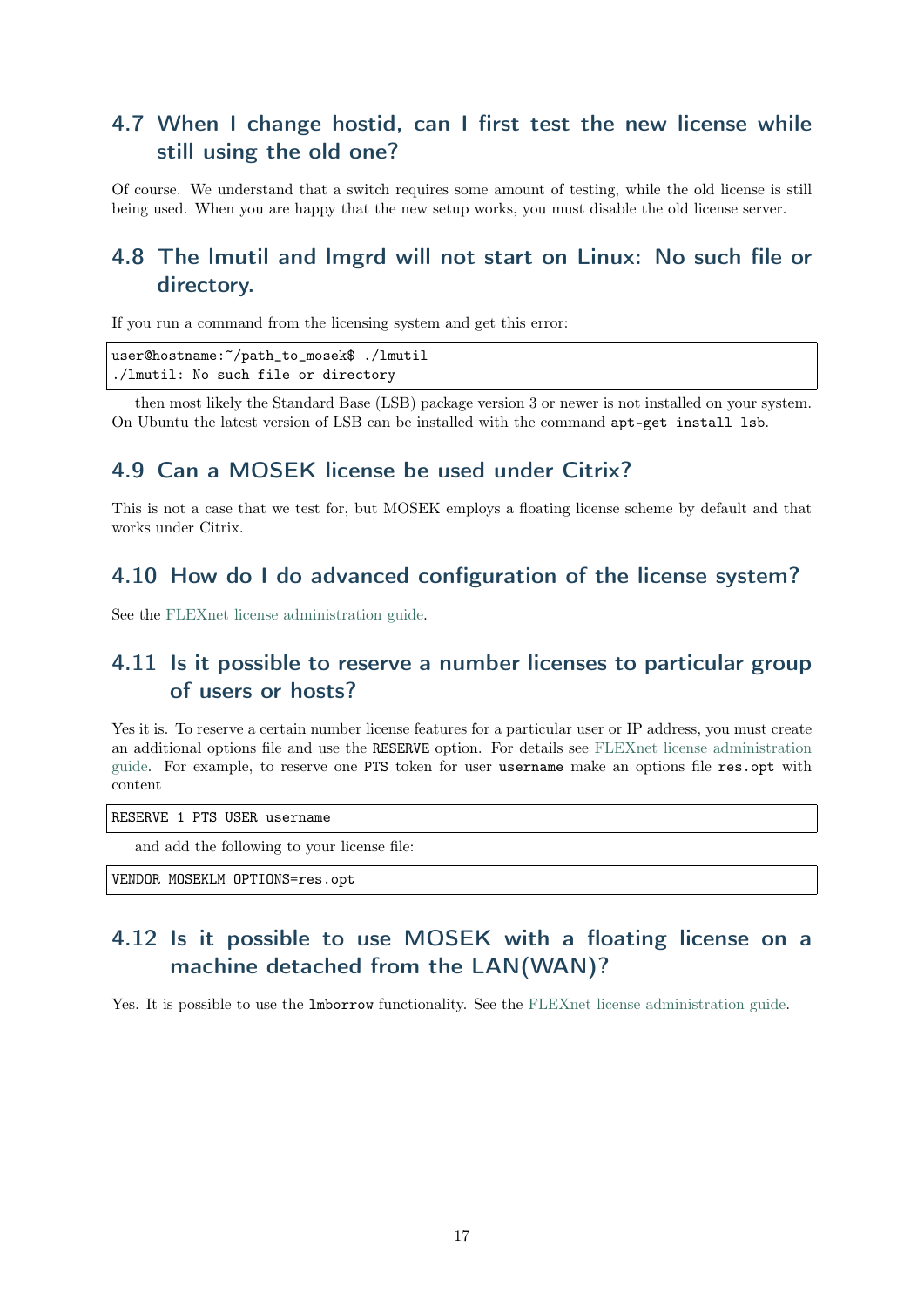# <span id="page-20-0"></span>4.13 How many license token servers should I have?

All MOSEK licenses are floating. That means if you install *one* license on *one* computer the computer can act as a token server for itself. In reality it will often be easier and more economical to use few shared token servers rather than one per MOSEK installation. Each token server would require at least one license, and often this would mean that each license is free most of the time. A best practice is to employ one or two token servers for each site, where 2 token servers are employed if licenses for development and production should be kept separate.

# <span id="page-20-1"></span>4.14 Is it possible to host a token server on Amazon Cloud?

It is definitely possible, although some specific steps must be performed. Please see the licensing guide for details.

# <span id="page-20-2"></span>4.15 Can I use the same personal academic license on more than machine?

Yes, as long as it does not violate other license terms, i.e. it is your personal academic/research/educational use.